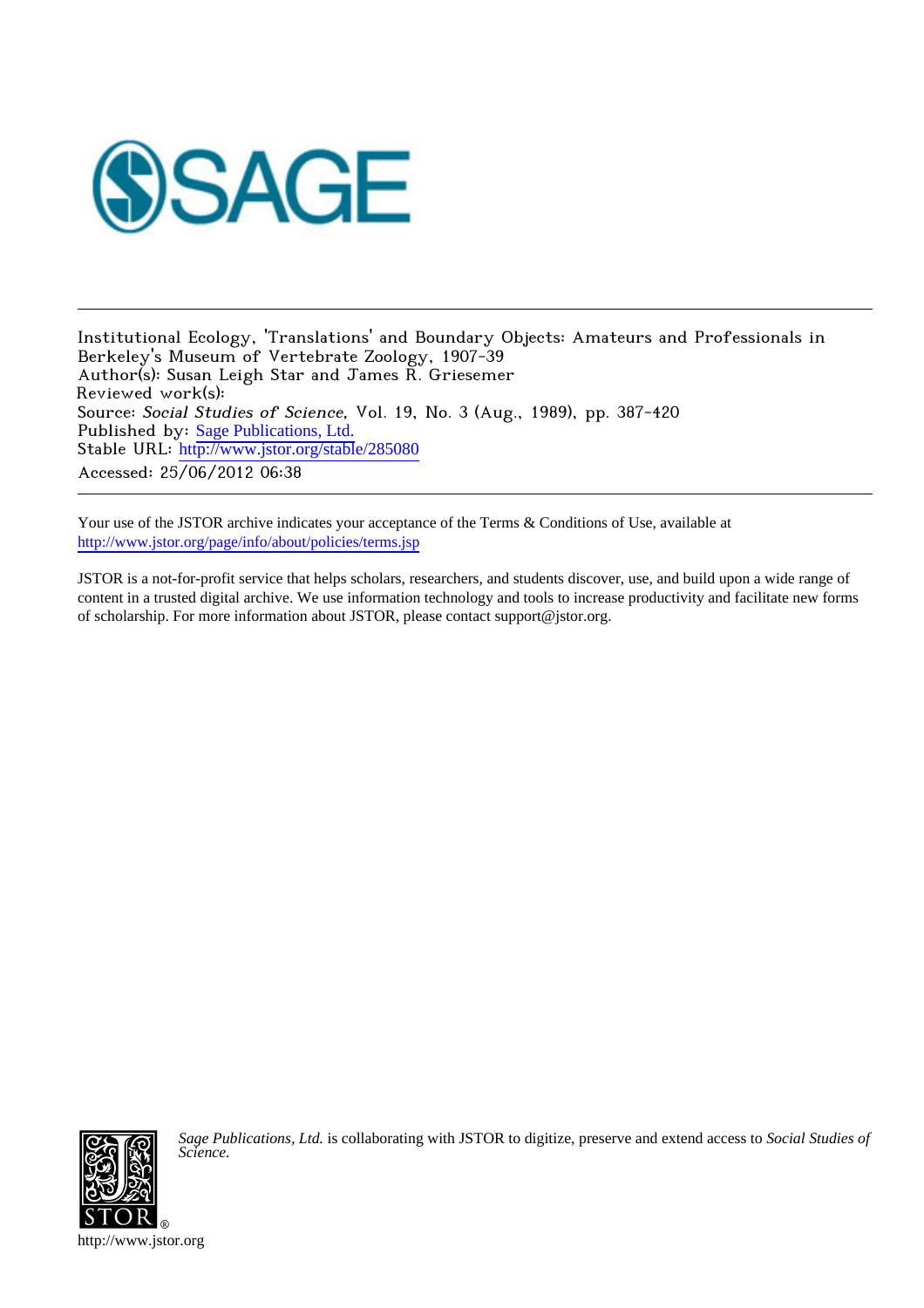# **\* ABSTRACT**

**Scientific work is heterogeneous, requiring many different actors and viewpoints. It also requires cooperation. The two create tension between divergent viewpoints and the need for generalizable findings. We present a model of how one group of actors managed this tension. It draws on the work of amateurs, professionals, administrators and others connected to the Museum of Vertebrate Zoology at the University of California, Berkeley, during its early years. Extending the Latour-Callon model of interessement, two major activities are central for translating between viewpoints: standardization of methods, and the development of 'boundary objects'. Boundary objects are both adaptable to different viewpoints and robust enough to maintain identity across them. We distinguish four types of boundary objects: repositories, ideal types, coincident boundaries and standardized forms.** 

# **Institutional Ecology, 'Translations' and Boundary Objects: Amateurs and Professionals in Berkeley's Museum of Vertebrate Zoology, 1907-39**

# **Susan Leigh Star and James R. Griesemer**

**Most scientific work is conducted by extremely diverse groups of actors - researchers from different disciplines, amateurs and professionals, humans and animals, functionaries and visionaries. Simply put, scientific work is heterogeneous. At the same time, science requires cooperation - to create common understandings, to ensure reliability across domains and to gather information which retains its integrity across time, space and local contingencies. This creates a 'central tension' in science between divergent viewpoints and the need for generalizable findings. In this paper we examine the development of a natural history research museum as a case in which both heterogeneity and cooperation are central issues for participants. We develop an analytical framework for interpreting our historical material, one which can be applied to studies similarly focused on scientific work in complex institutional settings.** 

**Social Studies of Science (SAGE, London, Newbury Park and New Delhi), Vol. 19 (1989), 387-420**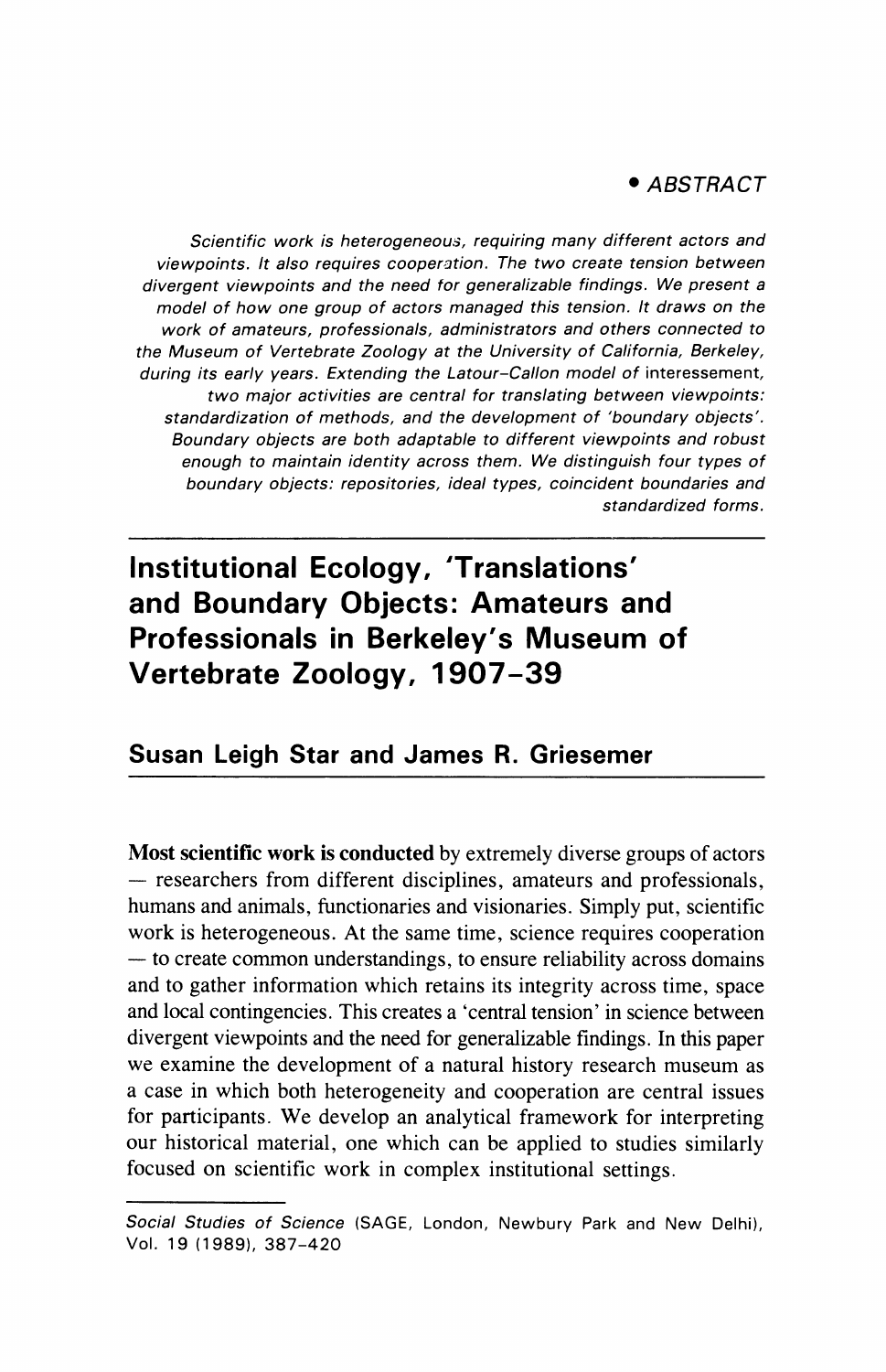**The plan of the paper is as follows. First we consider the ramifications of the heterogeneity of scientific work and the need for cooperation among participants for the nature of translation among social worlds. We suggest modifications of the interessement model of Latour, Callon and Law. We urge a more ecological approach and develop the concept of boundary objects to analyze a case study of a research natural history museum. We discuss the history of the Museum of Vertebrate Zoology at the University of California, Berkeley, and describe conceptions of it by participants from several distinct social worlds, including those of professional scientists, amateur naturalists, patrons, hired hands and administrators. Our discussion is meant to be suggestive rather than conclusive at this stage, outlining an approach to case studies as well as providing a partial analysis of the case at hand. We conclude with further discussion of boundary objects and the allied issue of methods standardization.** 

# **The Problem of Common Representation in Diverse Intersecting Social Worlds**

**Common myths characterize scientific cooperation as deriving from a consensus imposed by nature. But if we examine the actual work organization of scientific enterprises, we find no such consensus. Instead, we find that scientific work neither loses its internal diversity nor is consequently retarded by lack of consensus. Consensus is not necessary for cooperation nor for the successful conduct of work. This fundamental sociological finding holds in science no less than in any other kind of work.1 However, scientific actors themselves face many problems in trying to ensure integrity of information in the presence of such diversity. One way of describing this process is to say that the actors trying to solve scientific problems come from different social worlds and establish a mutual modus operandi.2 A university administrator in charge of grants and contracts, for example, answers to a different set of audiences and pursues a different set of tasks, than does an amateur field naturalist collecting specimens for a natural history museum.** 

**When the worlds of these actors intersect a difficulty appears. The creation of new scientific knowledge depends on communication as well as on creating new findings. But because these new objects and methods mean different things in different worlds, actors are faced with the task of reconciling these meanings if they wish to cooperate. This reconciliation requires substantial labour on everyone's part. Scientists and other**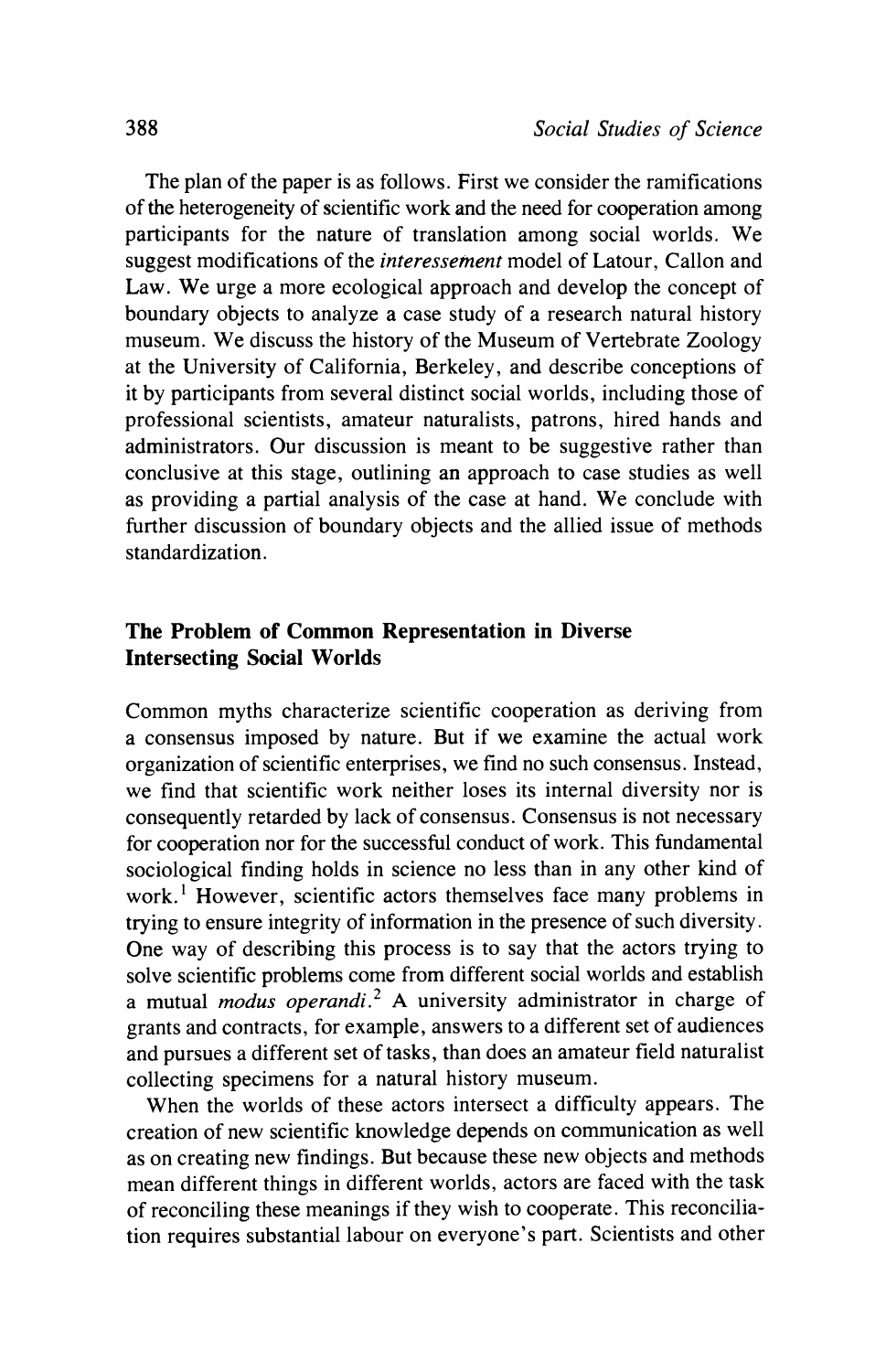**actors contributing to science translate, negotiate, debate, triangulate and simplify in order to work together.** 

**The problem of translation as described by Latour, Callon and Law is central to the kind of reconciliation described in this paper.3 In order to create scientific authority, entrepreneurs gradually enlist participants (or in Latour's word, 'allies') from a range of locations, re-interpret their concerns to fit their own programmatic goals and then establish themselves as gatekeepers (in Law's terms, as 'obligatory points of passage').4 This authority may be either substantive or methodological. Latour and Callon have called this process interessement, to indicate the translation of the concerns of the non-scientist into those of the scientist.** 

**Yet, a central feature of this situation is that entrepreneurs from more than one social world are trying to conduct such translations simultaneously. It is not just a case of interessement from non-scientist to scientist. Unless they use coercion, each translator must maintain the integrity of the interests of the other audiences in order to retain them as allies. Yet this must be done in such a way as to increase the centrality and importance of that entrepreneur's work. The n-way nature of the interessement (or let us say, the challenge intersecting social worlds pose to the coherence of translations) cannot be understood from a single viewpoint. Rather, it requires an ecological analysis of the sort intended in Hughes' description of the ecology of institutions:** 

**In some measure an institution chooses its environment. This is one of the functions of the institution as enterprise. Someone inside the institution acts as an entrepreneur... one of the things the enterprising element must do is choose within the possible limits the environment to which the institution will react, that is, in many cases, the sources of its funds, the sources of its clientele (whether they be clients who will buy shoes, education or medicine), and the sources of its personnel of various grades and kinds. This is an ecology of institutions in the original sense of that term.5** 

**An advantage of the ecological analysis is that it does not presuppose an epistemological primacy for any one viewpoint; the viewpoint of the amateurs is not inherently better or worse than that of the professionals, for instance. We are persuaded by Latour that the important questions concern the flow of objects and concepts through the network of participating allies and social worlds. The ecological viewpoint is antireductionist in that the unit of analysis is the whole enterprise, not simply the point of view of the university administration or of the professional scientist. It does, however, entail understanding the processes of management across worlds: crafting, diplomacy, the choice of clientele and**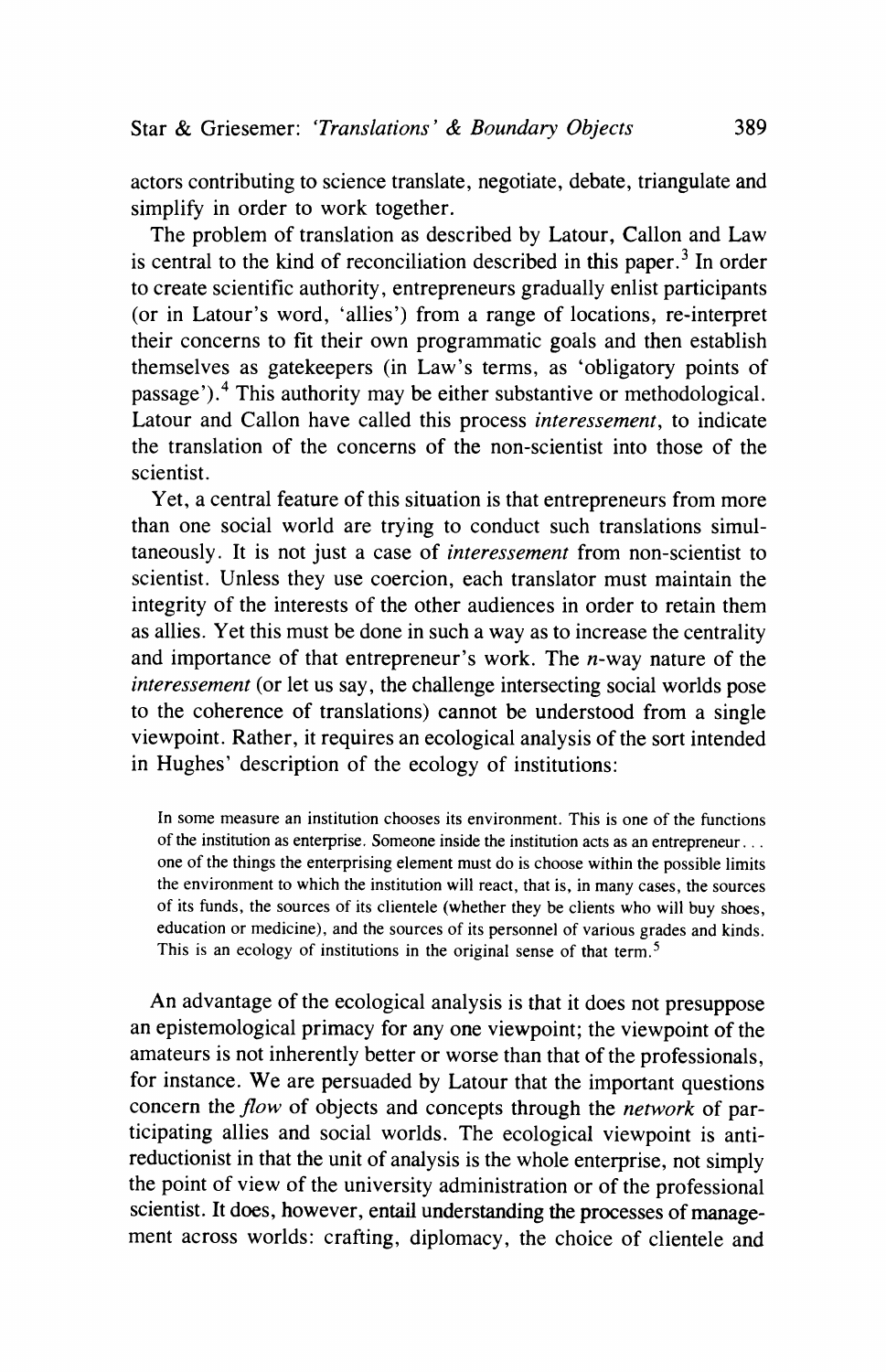**personnel. Our approach thus differs from the Callon-Latour-Law model of translations and interessement in several ways. First, their model can**  be seen as a kind of 'funnelling' — reframing or mediating the concerns **of several actors into a narrower passage point (see Figure 1). The story in this case is necessarily told from the point of view of one passage point – usually the manager, entrepreneur, or scientist. The analysis we propose here still contains a managerial bias, in that the stories of the museum director and sponsor are much more fully fleshed out than those of the amateur collectors or other players. But it is a many-to-many mapping, where several obligatory points of passage are negotiated with several kinds of allies, including manager-to-manager types (see Figure 2).** 



**The coherence of sets of translations depends on the extent to which entrepreneurial efforts from multiple worlds can coexist, whatever the nature of the processes which produce them. Translation here is indeterminate, in a way analogous to Quine's philosophical dictum about language.6 That is, there is an indefinite number of ways entrepreneurs from each cooperating social world may make their own work an obligatory point of passage for the whole network of participants. There is, therefore, an indeterminate number of coherent sets of translations. The problem for all the actors in a network, including scientific entrepreneurs,**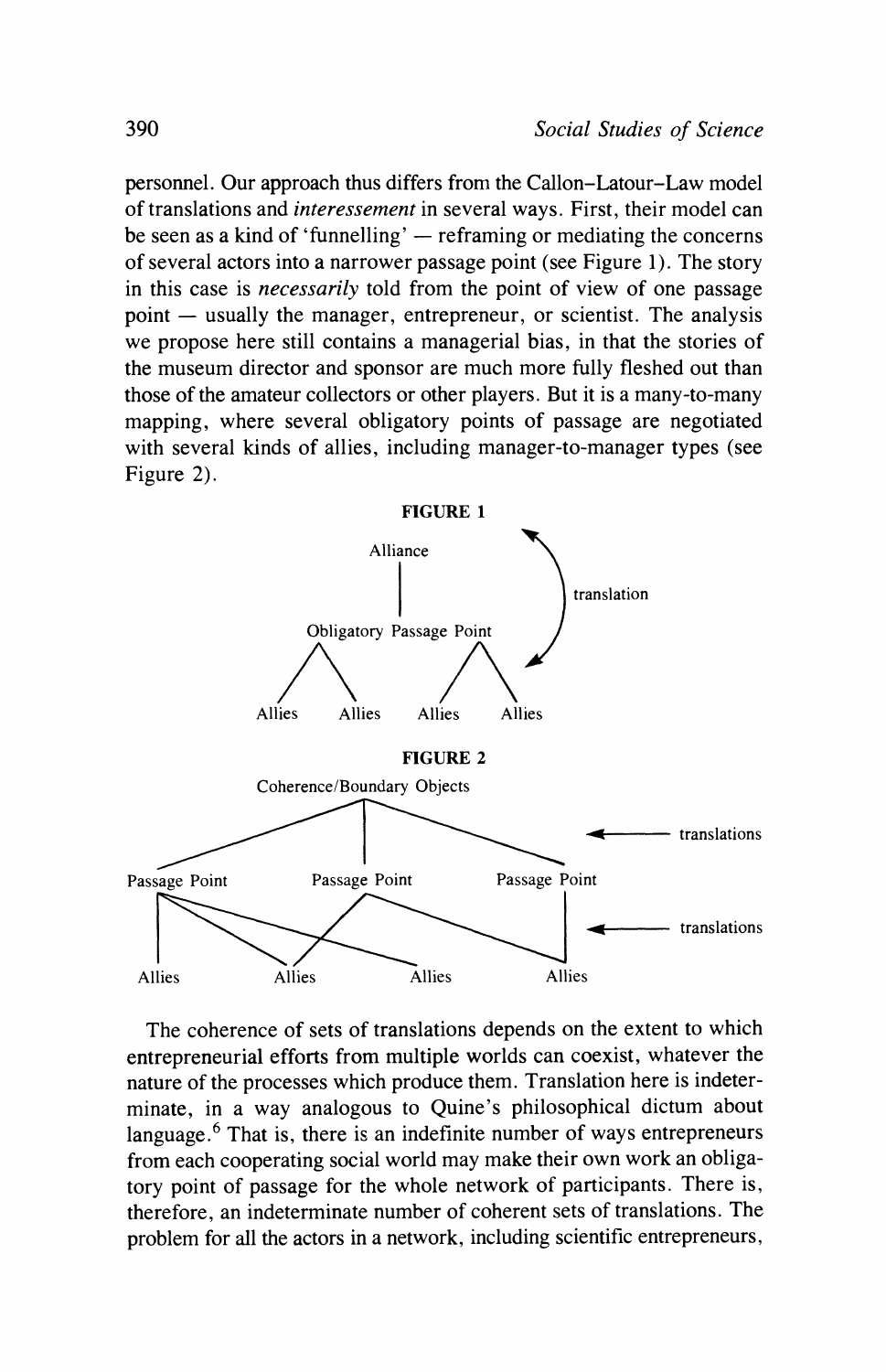**is to (temporarily) reduce their local uncertainty without risking a loss of cooperation from allies. Once the process has established an obligatory point of passage, the job then becomes to defend it against other translations threatening to displace it.** 

**Our interest in problems of coherence and cooperation in science has been shaped, in part, by trying to understand the historical development of a particular type of institution: natural history research museums. Museums of natural history originally arose when private collectors in the 17th century opened their cabinets of curiosities to public view. The display of wealth, polite learning and emulation of the aristocracy, as well as development of reference collections for physicians and apothecaries, were common motives for making cabinets. Many such cabinets were arranged to display, and evoke wonder at, the variety and plenitude of nature or to represent the universe in microcosm. Such museums, in other**  words, developed as part of popular culture.<sup>7</sup> In the nineteenth century, **many new museums were developed by amateur naturalists, rather than by members of the 'general public', through their participation in societies for the amateur naturalist. These societies filled an important role in the development of the museum-based science to come.8 The museum we studied, the Museum of Vertebrate Zoology (MVZ) at the University of California, Berkeley, is important as an example of a museum devoted to scientific research from its inception, aided by the alliance of an amateur naturalist/patron and an early West Coast professional scientist. The MVZ did not take on scientific research as an adjunct to public instruction or popular edification as had many eastern museums; if anything, the reverse is true. (A symbol of this tradition of research is the evident pride with which current museum staff draw attention to an advertisement on the front door stating that there are 'NO PUBLIC EXHIBITS'.)** 

**As such, the development of the research natural history museum represents an important stage in the professionalization of natural history work, as well as an example of the changing relationship between amateurs and professionals after the professionalization of biology in America had already begun. Unlike many well documented cases of eastern institutions which looked to the European scientific community as a model and for legitimation, western biologists had to struggle to gain credibility in the eyes of the already professionalizing biological community in the eastern US itself. Successful pursuit of the research problems through which the Museum of Vertebrate Zoology's scientists hoped to gain recognition depended on an evolving set of practices instituted to manage the particular sort of work occasioned by the intersection of the professional, amateur,**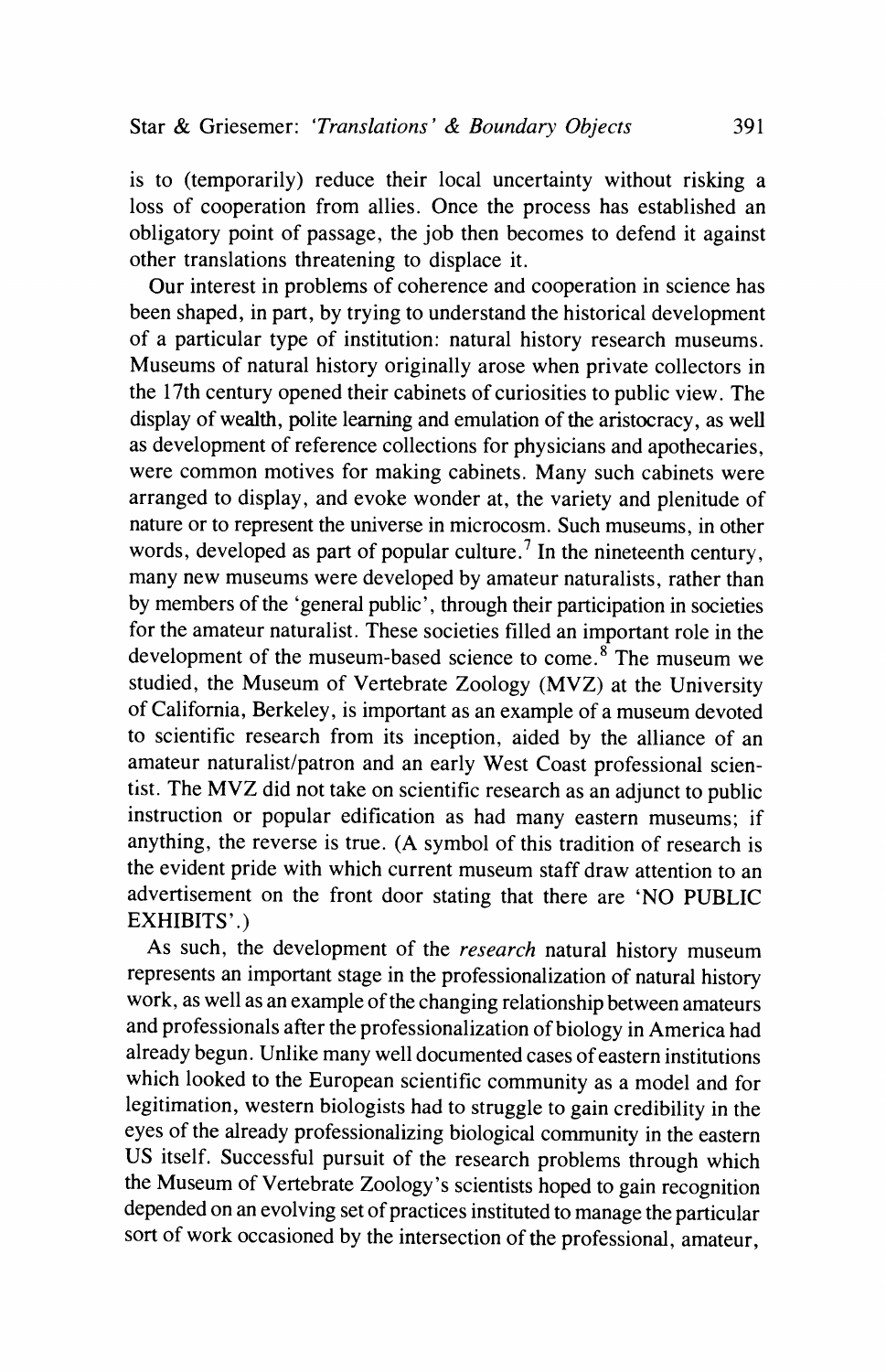**lay and academic worlds.9 There, several groups of actors - amateurs,**  professionals, animals, bureaucrats and 'mercenaries' — succeeded in **crafting a coherent problem-solving enterprise, surviving multiple translations.** 

**Joseph Grinnell was the first director of the Museum of Vertebrate Zoology. He worked on problems of speciation, migration and the role of the environment in Darwinian evolution. Grinnell's research required the labours of (among others) university administrators, professors, research scientists, curators, amateur collectors, private sponsors and patrons, occasional field hands, government officials and members of scientific clubs.** 

**Some objects of interest to all these social worlds included:** 

- **\* species and subspecies of mammals and birds**
- **\* the terrain of the state of California**
- **\* physical factors in California's environment (such as temperature, rainfall and humidity)**
- **\* the habitats of collected animal species**

# **Methods Standardization and Boundary Objects**

**It is normally the case that the objects of scientific inquiry inhabit multiple social worlds, since all science requires intersectional work. Varying degrees of coherence obtain both at different stages of the enterprise and from different points of view in the enterprise. However, one thing is clear. Because of the heterogeneous character of scientific work and its requirement for cooperation, the management of this diversity cannot be achieved via a simple pluralism or a laissez-faire solution. The fact that the objects originate in, and continue to inhabit, different worlds reflects the fundamental tension of science: how can findings which incorporate radically different meanings become coherent?** 

**In analyzing our case study, we see two major factors contributing to the success of the museum: methods standardization and the development of boundary objects.** 

**Grinnell's managerial decisions about the best way to translate the interests of all these disparate worlds not only shaped the character of the institution he built, but also the content of his scientific claims.10 His elaborate collection and curation guidelines established a management system in which diverse allies could participate concurrently in the heterogeneous work of building a research museum. It was a lasting legacy. Grinnell's methods are looked upon as quaint and overly fastidious**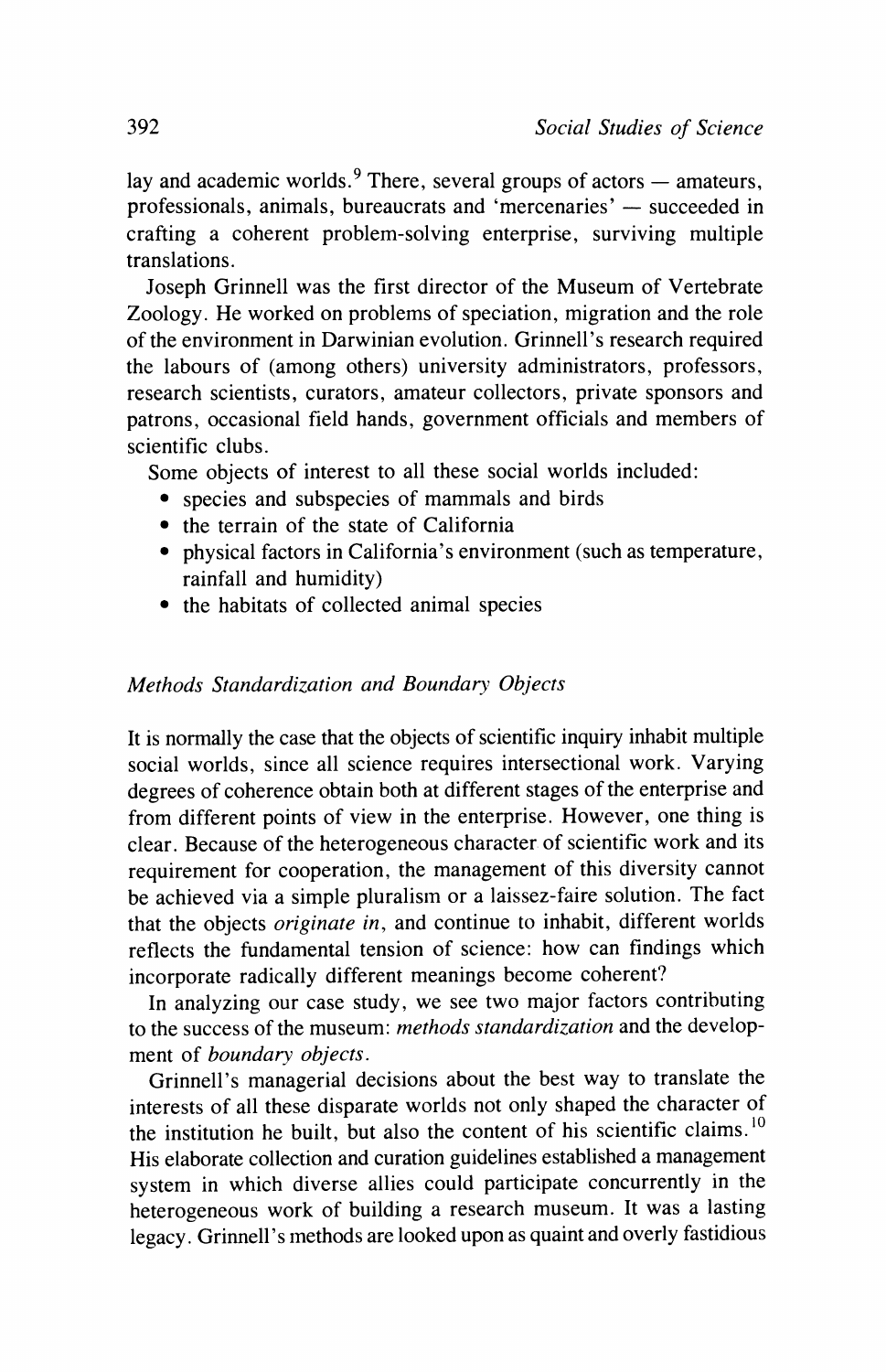by current generations of museum workers,<sup>11</sup> but they are still taught **and practised at the Museum of Vertebrate Zoology. (They were also adopted by several other museums around the United States during the**  first part of this century.<sup>12</sup>) For example, his course handouts for  $1913^{13}$ **are similar to current field manuals for students in Zoology 107 at Berkeley.14 There was an intimate connection between the management of scientific work as exemplified by these precise standards of collection, duration and description, and the content of the scientific claims made by Grinnell and others at the museum.** 

**The second important concept used to explain how museum workers managed both diversity and cooperation is that of boundary objects. This is an analytic concept of those scientific objects which both inhabit several intersecting social worlds (see the list of examples in the previous section) and satisfy the informational requirements of each of them.15 Boundary objects are objects which are both plastic enough to adapt to local needs and the constraints of the several parties employing them, yet robust enough to maintain a common identity across sites. They are weakly structured in common use, and become strongly structured in individualsite use. These objects may be abstract or concrete. 16 They have different meanings in different social worlds but their structure is common enough to more than one world to make them recognizable, a means of translation. The creation and management of boundary objects is a key process in developing and maintaining coherence across intersecting social worlds.** 

**In the next section, we provide some background to the museum's evolution, then turn to a discussion of both methods standardization and boundary objects.** 

# **Grinnell and the Museum of Vertebrate Zoology, 1907-39**

**The biological sciences in America were undergoing a number of transitions during this period. The educational and cultural functions of natural history were being subsumed under the research goals of scientists. Biological research was increasingly conducted in academic institutions such as universities and specialized research stations rather than in societies formed by amateurs. Professional biologists sought international credibility by distinguishing themselves from amateurs, establishing advanced degrees as credentials, establishing specialized journals for the dissemination of results and by increasingly eschewing the public's eclectic interests in science. For organism-based subdisciplines (for**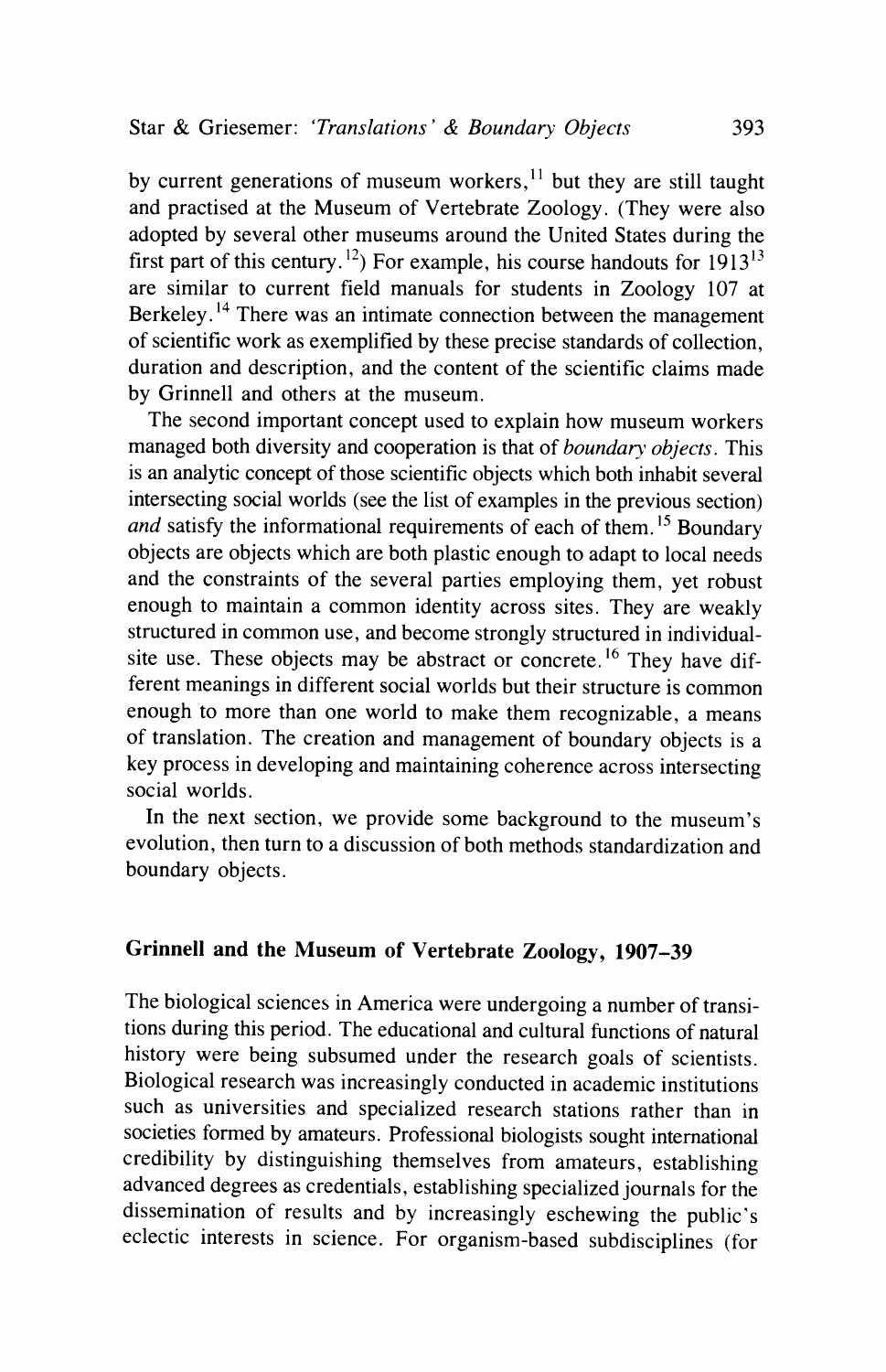**example, ornithology, mammology, herpetology), the central transition was a shift from studies of classification and morphology to studies of process and function. With this change of focus, methods and practices diversified. From mostly observational and comparative approaches, biological methods came to include experimental, manipulative and quantitative techniques and natural history methods were refined so as to focus on increasingly specialized research problems.'7** 

**At the same time, a number of 'inventorying' efforts of the federal government were coming to fruition in reports of collecting and surveying trips to the west. The Bureau of the Biological Survey, founded in 1905 as an arm of the US Department of Agriculture, for example, made a massive effort to chart the flora and fauna of the states and territories. As the nineteenth century closed, these reports were used by their authors and others to go far beyond mere catalogues of materials. Their data were used, for example, to begin to develop general biogeographic principles of animal and plant distribution, most notably that of C. Hart Merriam, later an important influence on the Museum of Vertebrate Zoology workers.18** 

**The participation of ecology in these changes meant both distinguishing itself from its basis in descriptive natural history and adopting new methods. On the one hand, ecologists adopted a set of problems originating in evolutionary theory (adaptation, natural selection), geography (distribution and abundance) and physiology (effects of physical factors such as heat, light, soil and humidity on life-history). On the other, they learned new methods of quantification and analysis and the use of biological indicators.19 Ecology emerged from the last century as a subdiscipline distinct from systematics, morphology and genetics. Ecologists are concerned with (1) the bases for adaptation, (2) extending physiology to consider the dynamics of interacting groups of organisms and (3) the quantification of the physical (physiographic) environment as it affects the life-histories of organisms. New theoretical work was beginning to emerge which distinguished ecology as well.20** 

**Joseph Grinnell (1877-1939) extended his work in natural history to include ecological problems during this period of disciplinary shift. He studied at Stanford University under the tutelage of Charles H. Gilbert and David Starr Jordan.21 At the turn of the century Stanford naturalists were bringing together problems of habitat and distribution along with evolutionary theory to form an emerging geographical conception of speciation. This merger was to become of central concern to evolutionists and ecologists alike later in this century.22**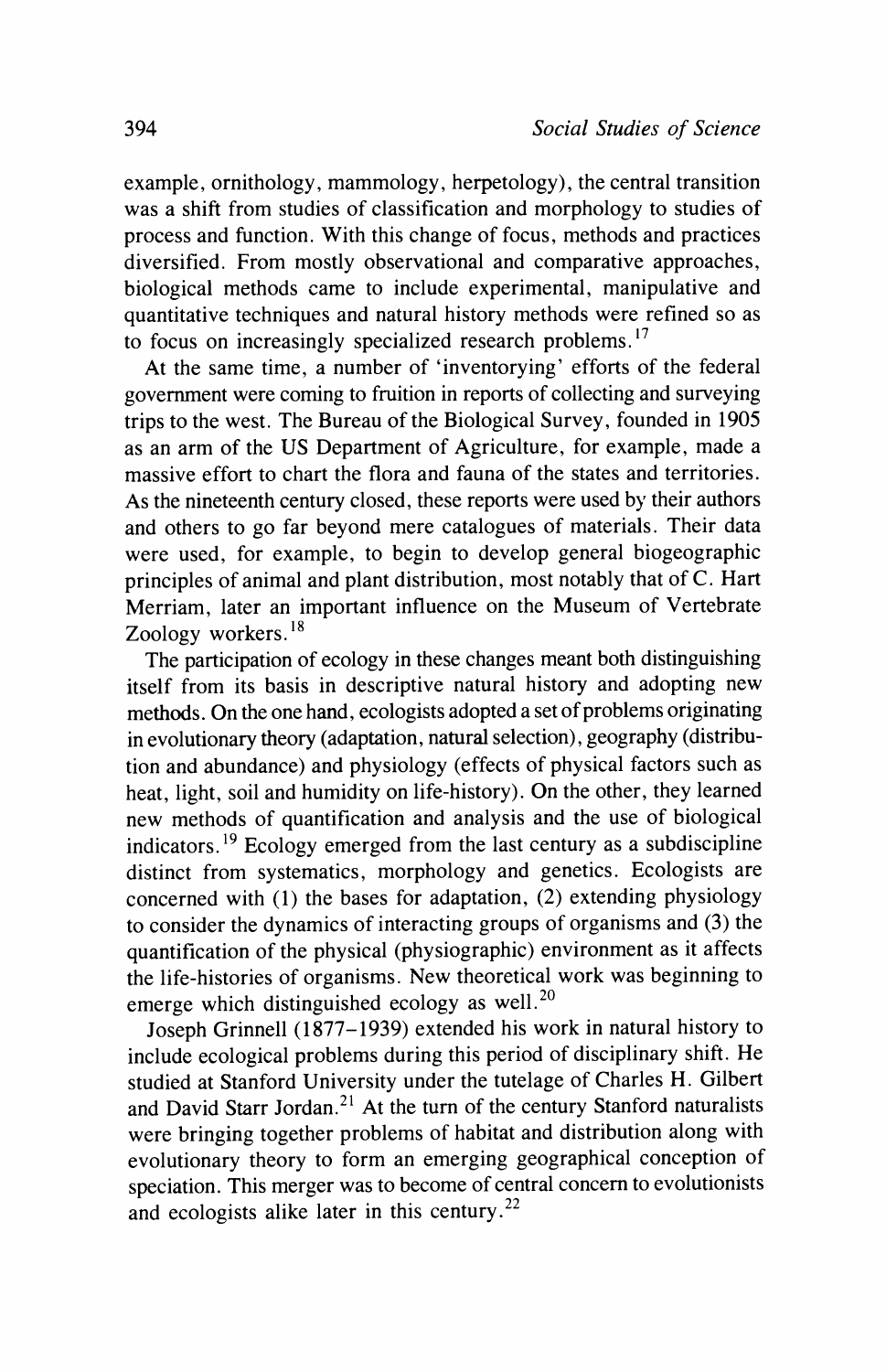## **Alexander and Grinnell**

**The Museum of Vertebrate Zoology was founded at Berkeley in 1908 by Annie Montague Alexander (1867-1950). Alexander was heir to a Hawaiian shipping and sugar fortune and a dedicated amateur naturalist.23 Inspired by paleontology courses she took at Berkeley and by safari experience with her father in Africa, Alexander decided to build a museum of natural history. As her first director, she chose Grinnell, at that time an instructor at Throop Polytechnic Institute in Pasadena (later to become CalTech).** 

**Grinnell had been an enthusiastic and dedicated bird and mammal collector since his boyhood in Indian Territory. His father was a physician who worked with American Indians and he grew up with Oglala Sioux Indian playmates.24 He was a founding member of the Cooper Ornithological Club, a major western bird-watching and ornithological association. (Their bulletin would later become the journal The Condor, edited by Grinnell for many years.) When Alexander first met Grinnell in 1907, he had already made significant theoretical contributions and was an established scientist.25 David Starr Jordan, for example, included him in a survey of zoologists supporting his 'general law of distribution', discussed in his famous 1905 paper.26 Grinnell became the founding director of the Museum in 1908. In 1913, he finished his Stanford PhD and was appointed to the Berkeley Zoology Department.27** 

**Beginning with Grinnell's and Alexander's own collecting efforts, the museum developed into an important repository of regional specimens of vertebrates. Alexander's contributions alone came to over 20,000 specimens.28 As part of this work, Grinnell and his staff codified a precise set of procedures for collecting and curating specimens.29 Many of Grinnell's descriptive monographs on the systematics, geography and ecology of birds and mammals are still used today as important reference works. Grinnell also contributed important concepts to the literature on geographic distribution, ecology and evolution. He extended C. Hart Merriam's life-zone concept to a hierarchical classification system for environments, and developed an important and influential concept of the 'niche'. He argued for trinomialism in systematics as essential to studies of speciation. He also worked toward a 'two layer' theory of evolution which incorporated evolution of the environment as part of an explanation for natural selection.30**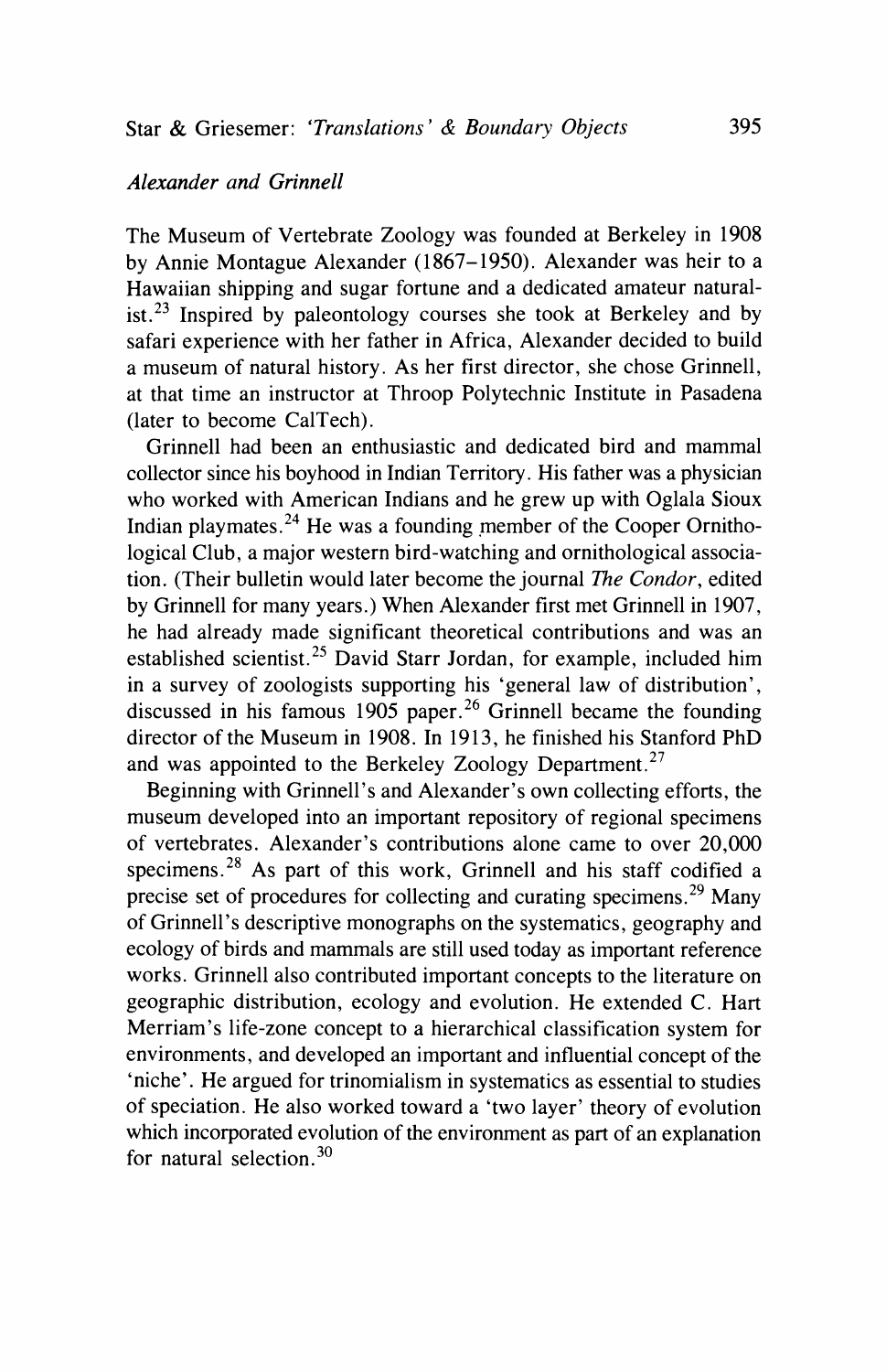### **Different Social Worlds and their Perspectives**

**We have been talking so far about the goals and interests of only a few of the people essential for the museum's success as a going concern. The work at the museum, like that of scientific establishments everywhere, encompassed a range of very different visions stemming from the intersection of participating social worlds. Among these were amateur naturalists, professional biologists, the general public, philanthropists, conservationists, university administrators, preparators and taxidermists, and even the animals which became the research specimens.31** 

**It is not possible to consider all these visions equally in this essay, so we are forced to consider most fully those of the entrepreneurs like Grinnell and Alexander. However, by considering the work of Grinnell and Alexander as a part of a network which spans a number of intersecting social worlds, we can begin the task of tracing the network into those other social worlds. An adequate account of n-way translation in this case awaits the results of tracing our way out and back again. It also requires conducting such tracings from a variety of starting points (that is, including some starting points which would be considered 'peripheral' or 'subsidiary' on a one-way translation model, such as the work of commercial specimen houses or taxidermists). Only with tracings from multiple starting points can we begin to test the robustness of the network.** 

**The more limited work discussed in this paper is, in part, conditioned by the historical record - for us as scholars, scientific publications are the boundary objects which are also obligatory passage points! Records concerning the entrepreneurs who served as administrators of the museum are kept in the central archives of the university which housed the museum. Records concerning the many other elements of the network of such amateur collectors who contributed specimens to the museum and articles to naturalist society newsletters are not equally centralized. Nevertheless, it is important not to mistake the search heuristic of starting with the centralized records for a theoretical model of the structure of the network itself. In the following section we adumbrate the central features of several visions of the museum and its work.** 

# **Grinnell's Vision**

**One of Grinnell's passions was the elaboration of Darwinian theory which was to be derived from the work of the museum. Darwin had argued that**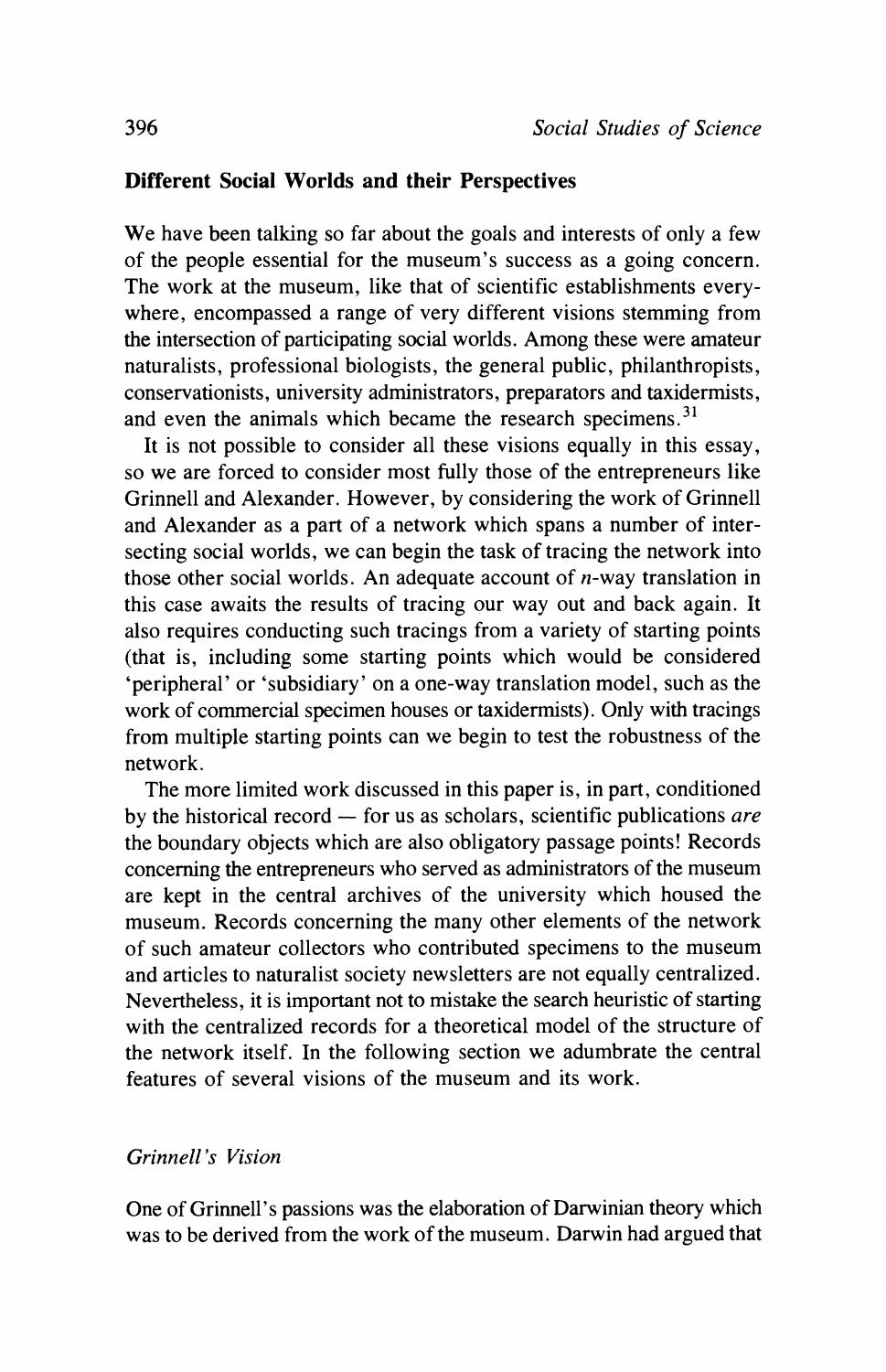**natural selection is the chief mechanism by which organisms adapt, but had said little about the precise nature of the environmental forces of change. Grinnell wanted to extend the Darwinian picture by developing a theory of the evolution of the environment as the driving force behind natural selection.32** 

**Sadly, Grinnell died before he was able to express his views on evolution and speciation in a major theoretical monograph. (Some of his more important views are excerpted in a book posthumously produced by his students.33). While in the field, he did outline such a volume and his research programme is perhaps best characterized by its title, Geography and Evolution. Grinnell's overarching theoretical concern was to bring the study of both physical and biotic environmental factors to bear on the problems of evolution. The chapter titles of his book outline serve to summarize the topics to which Grinnell had devoted his career. He felt that their synthesis would have fulfilled his theoretical programmatic:** 

**1. The concept of distributional limitation; chronological versus spatial conditions.** 

**2. The nature of barriers; examples of different sorts of barriers in mammals and birds.** 

**3. Distributional areas defined: realms, life-zones, faunal areas, association; the ecologic niche.** 

**4. Bird migration as a phase of geographic distribution.** 

**5. Kinds of isolation; degrees of isolation as influencing results; the significance of geographic variation.** 

**6. 'Plasticity' versus 'conservatism' in different groups of birds and mammals.** 

**7. The pocket gophers and the song sparrows of California.** 

**8. Reconcilability of geographic concept with that of genetics; species and subspecies in nature defined.** 

**9. 'Orthogenesis' from the standpoint of geographic variation.** 

**10. The bearing of geography and evolution upon human problems.34** 

**From these titles, it is clear that Grinnell's approach to questions of evolution differed radically from, say, those of experimental genetics. His natural world was a large-scale, topographical one; his units of analysis and selection were subspecies and species, habitats and niches. This vision required vast amounts of highly detailed data about flora, fauna and aspects of the environment. He needed a small army of assistants to collect these data.** 

**Prior to the establishment of the museum, Grinnell and Alexander exchanged many letters in which they expressed their hopes and visions**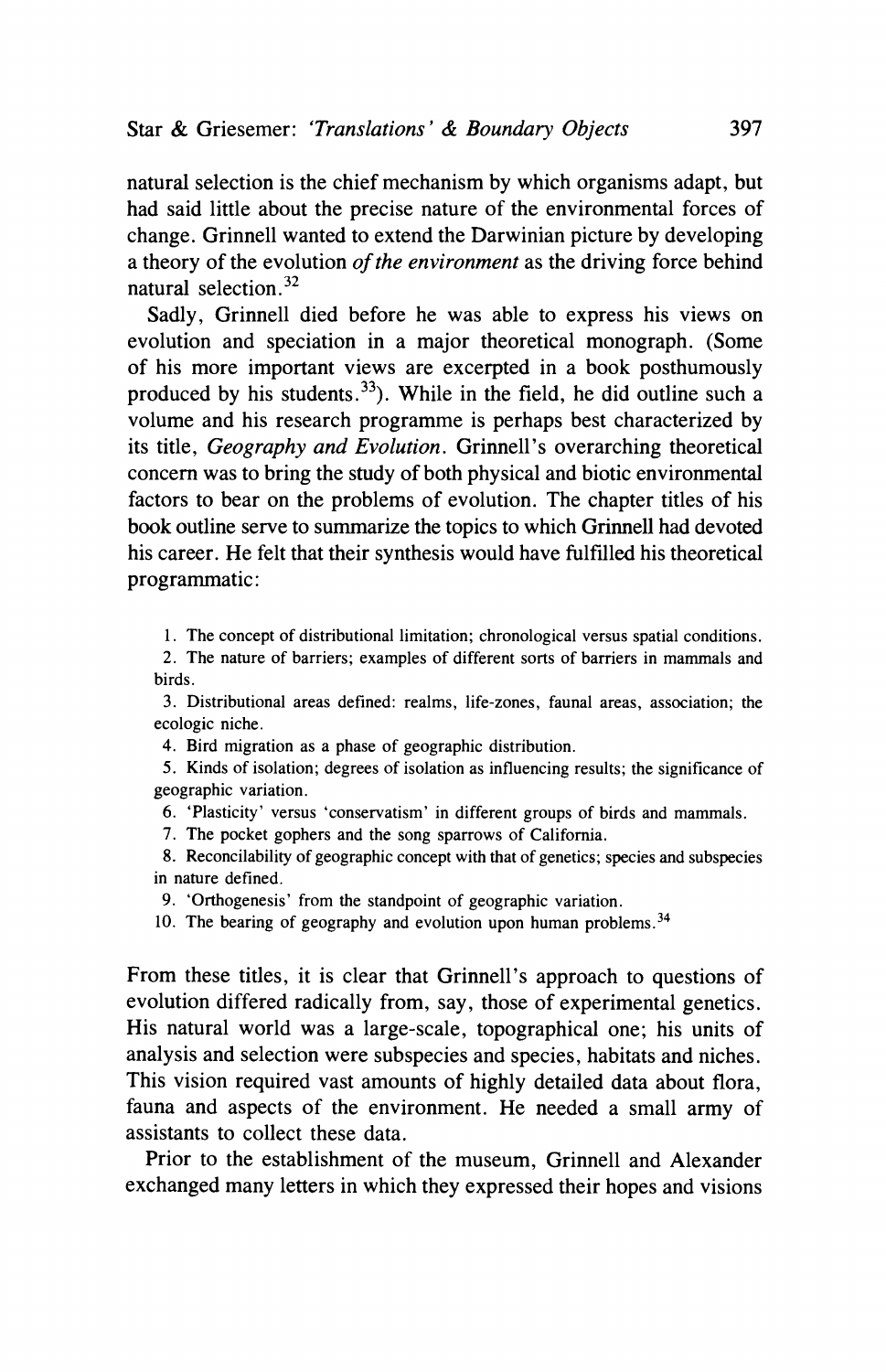**for its future. In one of these letters Grinnell stated his scientific and political goals:** 

**First, as regards the working up of the Alaska mammals, it seems to me it should be done as far as possible by our own men. We want to establish a center of authority on this coast. I take it that was one purpose you had in mind founding the institution. I will grant that it would take our man, whoever he may be, longer to work up the paper, than the BS [Biological Survey] people. But in the former case we would be ever so much the stronger and better able to tackle the next problem ...** 

**I believe in buying desirable material where definitely in hand and subject to selection and inspection. I have more faith, however, in the salaried field man who turns in everything he finds.35** 

**Grinnell was clearly concerned to ensure that the materials collected by others met his scientific requirements. The odd specimen collected from here or there might serve as backup for work in taxonomy, but collection for ecological and evolutionary purposes required more thorough documentation. This included documenting the presence of groups of animal species in a particular place at the same time of day and season of the year. It also required comparisons of samples over time - hence Grinnell's preference for the salaried field man. In other words, conducting scientific research on problems in ecology and evolution in a museum setting required more than just a change of interests and training on the part of the scientific staff; it also required changes in basic collecting and curating procedures. Moreover, Grinnell clearly had an institutional goal as well as a research goal and that was to build a centre of authority. One means of doing this would be to build collections of scientific value which are not easily duplicated elsewhere, or which are tailored to particular research problems not well served by collections elsewhere. Grinnell focused his collecting efforts on the American west, a place distinguished from the east by its great geographical diversity, and asked scientific questions which could only be answered by careful consideration of such geographically-based organic diversity on a finer scale than is available in museums pursuing worldwide collections.** 

**Grinnell needed accurate information in the form of carefully preserved animal specimens and documented native habitats over tens or hundreds of years. This placed constraints on the museum's physical organization.36 In an essay titled 'The Museum Conscience', Grinnell argued that the order and accuracy are the chief aims of the curator (once the specimens are safely preserved). On the subject of order, he wrote that,**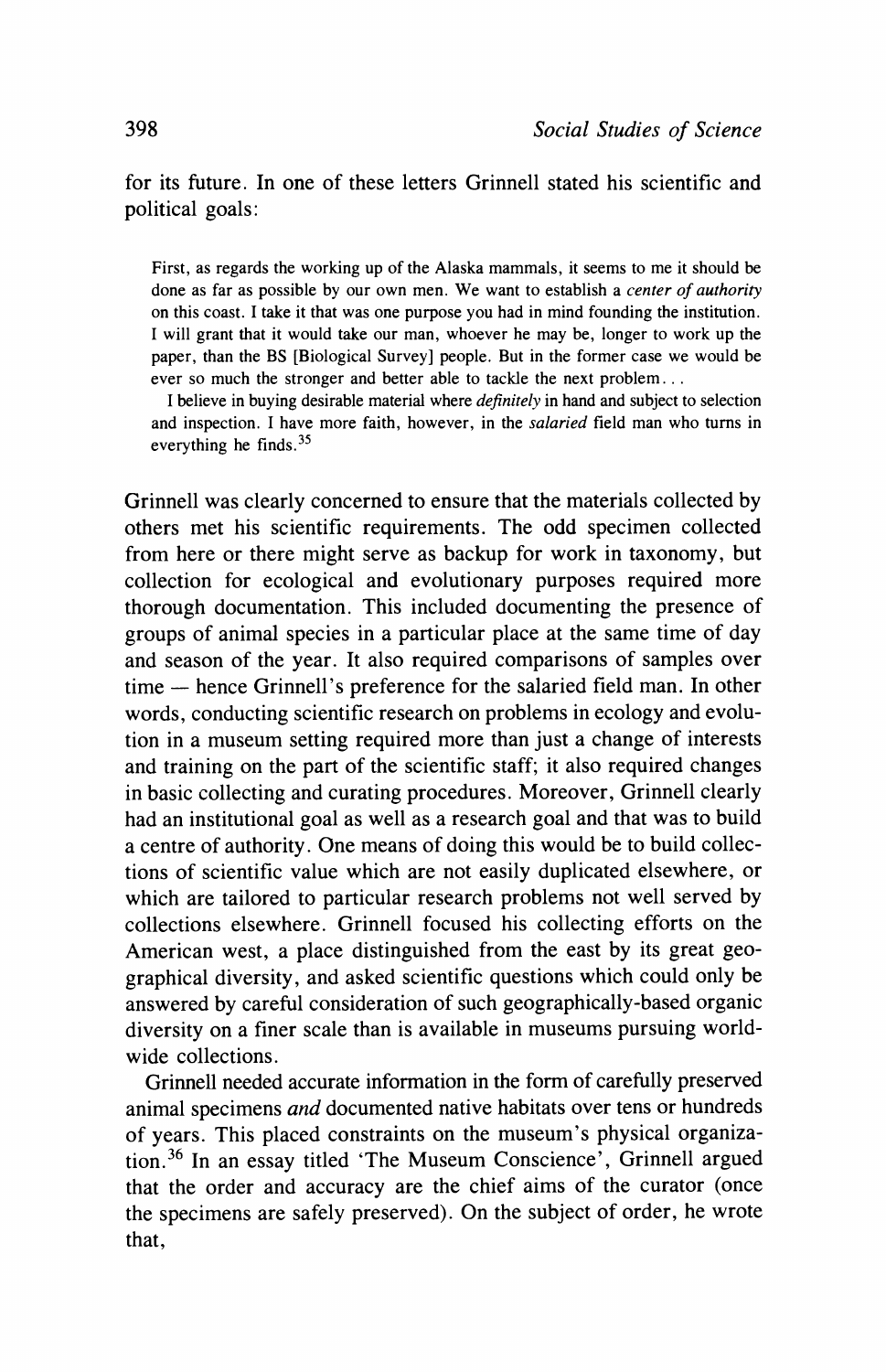**To secure a really practicable scheme of arrangement [of specimens, card indexes and data on specimen labels] takes the best thought and much experimentation on the part of the keenest museum curator. Once he has selected or devised his scheme, his work is not done, moreover, until this scheme is in operation through all the materials in his charge. Any fact, specimen, or record left out of order is lost. It had, perhaps, better not exist, for it is taking space somewhere; and space is the chief cost initially and currently in any museum.37** 

**On the second aim, accuracy, Grinnell continued,** 

**The second essential in the care of scientific materials is accuracy. Every item on the label of each specimen, every item of the general record in the accession catalog, must be precise as to fact. Many errors in published literature, now practically impossible to 'head off', are traceable to mistakes on labels. Label-writing having to do with scientific materials is not a chore to be handed over casually to '25-cent-an-hour' girl, or even to the ordinary clerk. To do this essential work correctly requires an exceptional genius plus training... By no means any person that happens to be around is capable of doing such work with reliable results.38** 

**Grinnell's vision of environmental evolution reinforced his conception of collection and curation.39 He designed the museum so that sampling from restricted locations over long periods of time would capture evolution in progress as environments changed.** 

**Fulfillment of Grinnell's theoretical vision required that specimens and field notes collected over many years be painstakingly curated. In this fashion comparisons of materials could be made by scientists who would come to work for the museum after Grinnell himself was long gone.**  This concern was not unique to Grinnell or his museum,<sup>40</sup> but Grinnell **was a master at articulating both the 'museum conscience', as he called**  it, and his scientific goals. $41$  That is, both preservation for posterity and **hot new theoretical findings must be protected.** 

**Grinnell, too, had a sense of urgency about 'preserving California'. Whereas the Smithsonian Institution in Washington and the American Museum in New York had the entire world's natural species for their purview, Alexander, Grinnell and their associates limited themselves to Californian birds and mammals and, later, reptiles and amphibians.42 As he wrote to Alexander in the early years of the museum:** 

**Again in May of the same year, Grinnell wrote,** 

**<sup>..</sup> there is nothing attractive about collecting in a settled-up, level country. But it ought to be done, and the longer we wait, the fewer 'waste lots' there will be in which to trap for native mammals. ..43**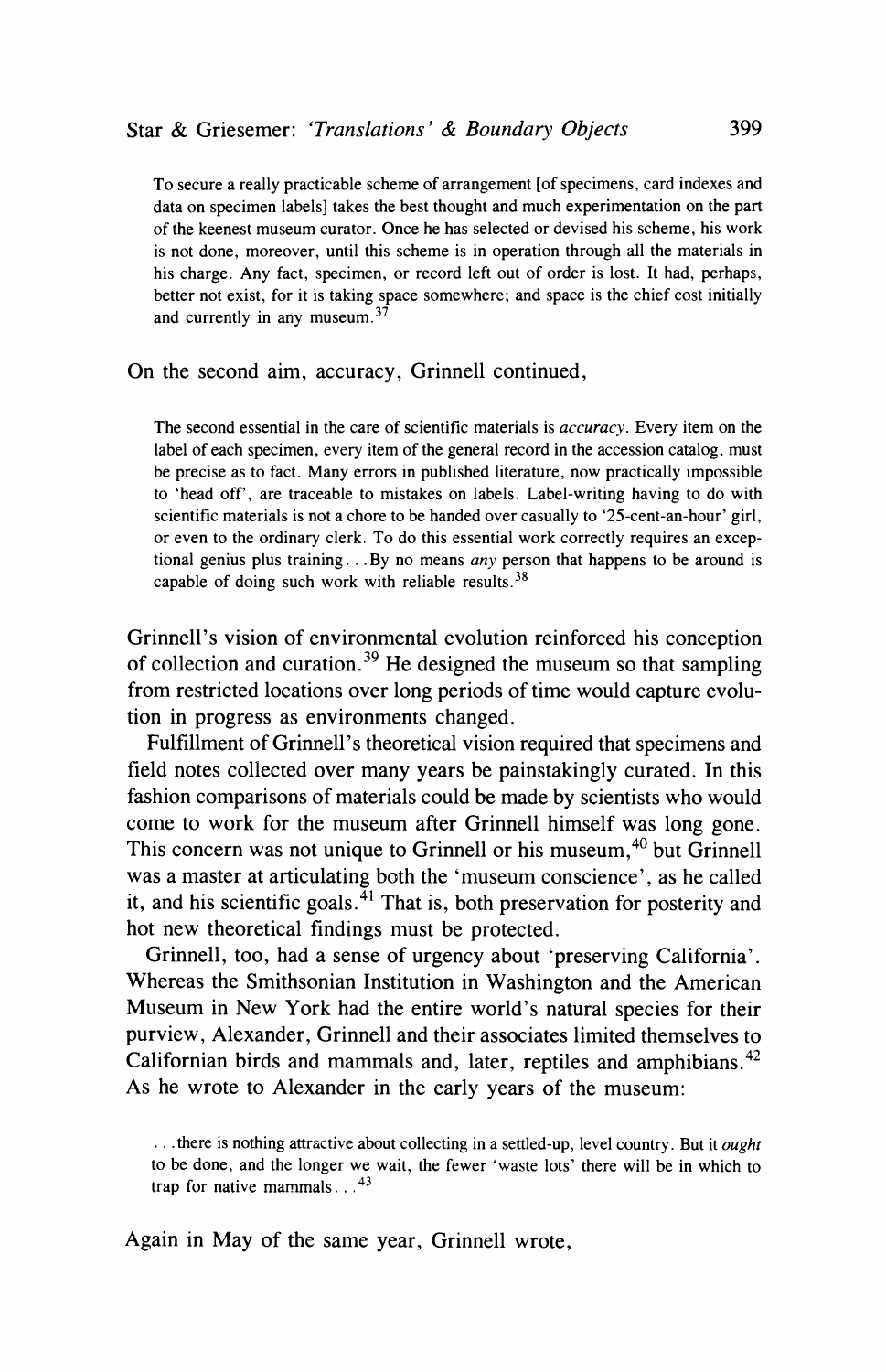**It would surely be a fine thing if we could acquire a collection of fresh-water ducks, geese, waders, etc. All the species, with the possible exception of killdeer and herons, are decreasing in numbers rapidly, and it is at least certain that specimens will never be obtainable to better advantage than now. All thru [sic] San Joaquin Valley, many of the former marshy areas are not ditched or diked; and the great fields, where geese grazed, are being cut up into farms.44** 

**However, to Grinnell, the important feature of preservation was recording information. The important preserved objects were ecological facts, not mere specimens used to educate the public about a vanishing wilderness.45 Indeed, shortly after its founding, the museum decided not to pursue displays of its objects at all. Nevertheless, it was essential to Grinnell's success as a research scientist that he continue to attract Alexander's patronage. Grinnell shaped research problems which were suited to work in the region which Alexander wished to document in the form of collections. By seeking to establish a centre of authority for problems well-served by this regional focus, Grinnell simultaneously shaped his research goals and increased the value of Alexander's continued**  support — not only would she be preserving a sample of California's **native fauna for posterity, she would be contributing to the establishment of a research centre.** 

# **Alexander's Vision**

**Annie Alexander, too, saw the flora and fauna of California disappearing under the advance of civilization. She felt that it should be meticulously preserved and recorded.46 As a passionate and single-minded patron of science, Alexander contributed funds and oversight sufficient virtually to control the museum as an autonomous organization on the Berkeley campus. She intended her museum to serve as a demonstration project to the public about what could be done in conservation and zoological research.47** 

**As a rich, unmarried woman, Alexander had a degree of autonomy unusual for women during this period. Alexander's trips were primitive by comparison with the 'ladylike' expeditions to Africa made by aristocratic women in a somewhat earlier time. Her scrapbooks and the museum archives contain pictures of her camping out, toting rifles and scaling mountains. She was an indefatigable amateur collector. Along with her lifelong companion and partner, Louise Kellogg, she conducted many expeditions to gather specimens for the MVZ, the Museum of Paleontology and the Herbarium.**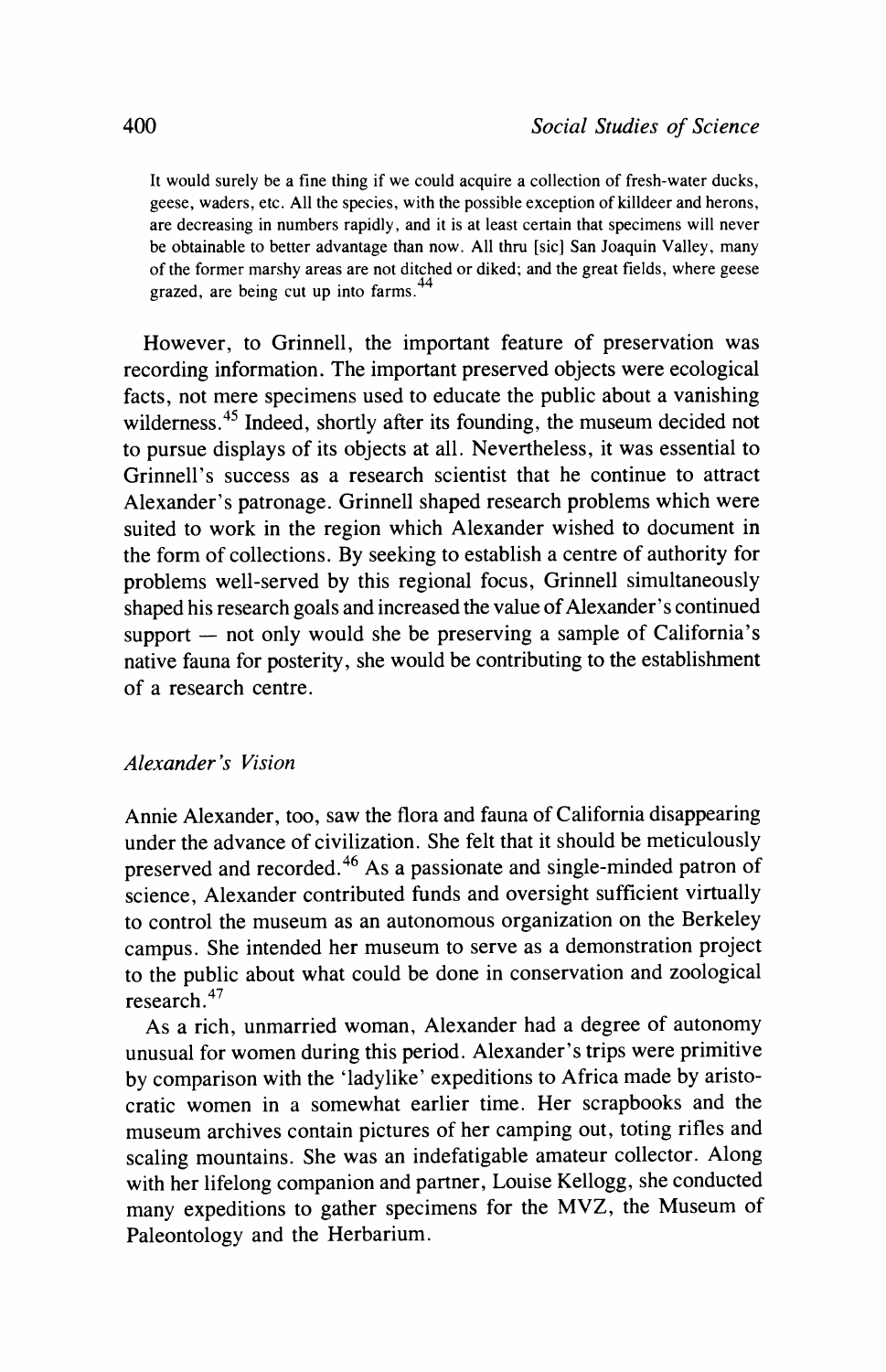**In addition to collecting, Alexander served the museum in other capacities. She was its primary patron, funding the museum building, staff salaries, specimen and equipment purchases and expeditions. She was as well a day-to-day administrator who approved expenditures in minute detail, including operating expenses and budget reports, hiring and firing personnel, reviewing productivity of the staff and approving the nature and location of their expeditions (Grinnell, for example, reported to her and sought her advance approval of expeditions).** 

**In none of these roles was Alexander a theoretical scientist. While she read some evolutionary theory, her primary 'take' on the job of the museum came from her commitments to conservation and educational philanthropy. The museum was a way of preserving a vanishing nature, of making a record of that which was disappearing under the advance of civilization. For her, as for many social elites of the period, natural history was both a passionate hobby and a civic duty.** 

#### **The Collector's Vision**

**In addition to its museums, California was imbued with a particularly vigorous conservation and nature-loving amateur constituency. John Muir and the Sierra Club, the Cooper Ornithological Club, the Society of Western Naturalists and the Save the Redwoods League, among other organizations, all brought amateurs and academics together for purposes of collecting and conservation.** 

**Amateur collectors wanted to play a role in the scholarly pursuit of knowledge by professional scientists. They sought legitimacy for their conservation efforts. They shared with both Alexander and Grinnell the sentiment that what was unique to California and the west should be described, preserved and made available to the public.48 The intrinsic beauty of nature should be shared and protected. The expeditions themselves were at once opportunities for peaceful observation and enjoyment of the natural world and a battle of wits between collectors on the one hand and recalcitrant animals and environments on the other.** 

**How does one persuade a reluctant and clever animal to participate in science? For the natural historian, there is a delicate balance between capturing an animal at all costs, and capturing an animal with the integrity of its valuable information unassailed. The animals must be brought in physically intact; their habitats must be detailed so that the specimen has scientific meaning. ('Without a label', says one zoologist friend, 'a specimen is just dead meat'.) The animals, as mentioned above, must be**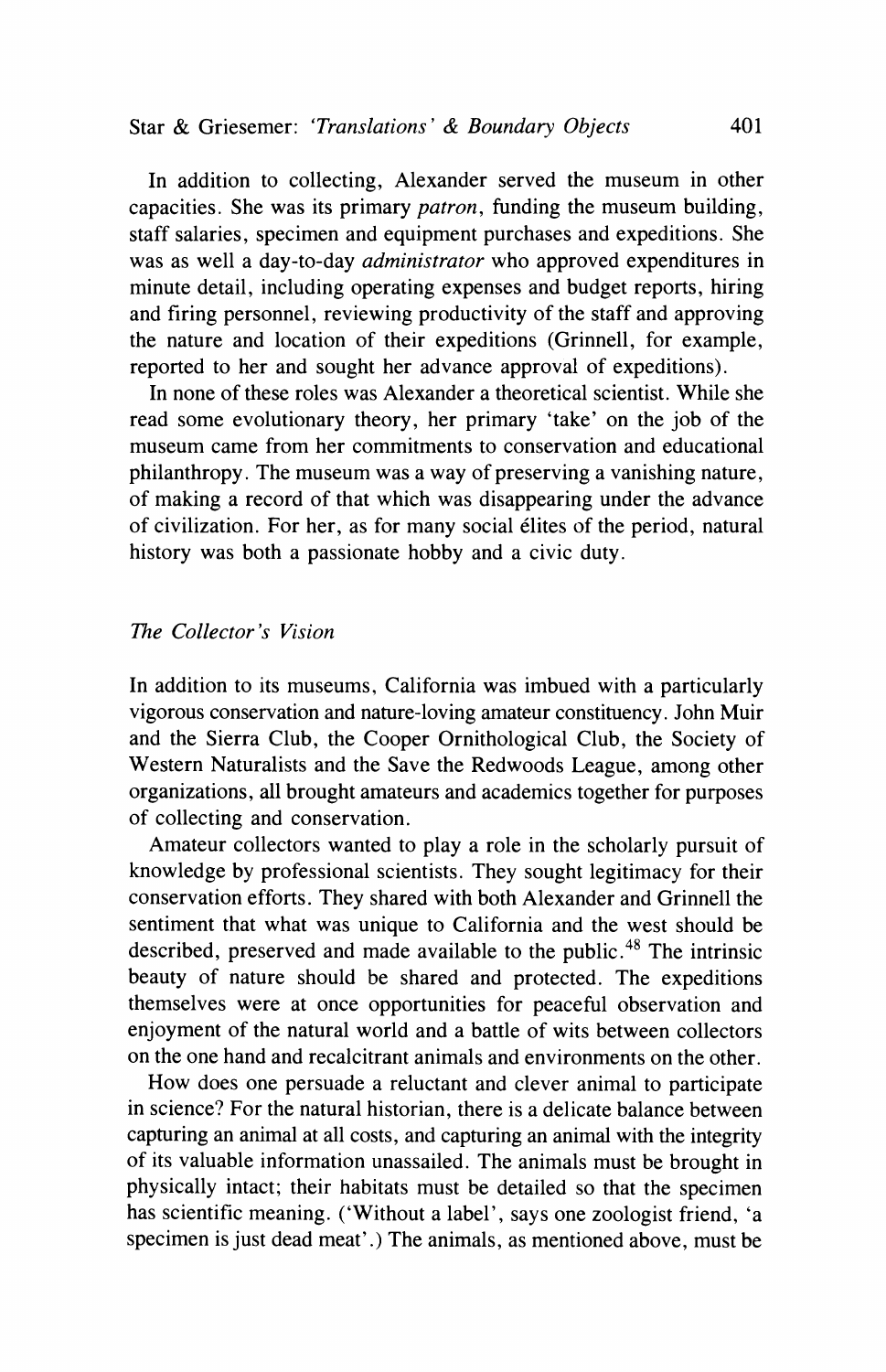**caught quickly, before the larger ecological balances change and they adapt to new conditions. In order to measure changes, Grinnell and other theorists also needed baseline data from which to proceed.** 

**Animals within the museum present another kind of recalcitrance: they must be preserved against decay. The littlest allies, the dermestid beetles which clean the captured specimens so that skeletons can be used for research, are often the most difficult to discipline! They escape their bounds, eat specimens they should not and eat parts of specimens that are needed for other work. Such allies are coaxed and managed through containment and a certain amount of brute force.** 

**A typical example of the struggles with recalcitrant animal allies may be found in Louise Kellogg's field notebook from an expedition in 1911:** 

**March 20. We left the house at six and went to the Stop Thief traps first. Both had been robbed of their bait and the tracks of two animals, probably a civet and a coon**  were visible - in the one place the creature had reached through the trap and taken **the bait without springing it and in the other had pushed aside a rock and got the bait out from above but in the scuffle the bait was caught in the trap and was found lying on one side partially eaten. I caught two microtus out of 21 traps set in the grass. The bait was eaten from two sets of dipodomys and the others were untouched.49** 

#### **The Trappers' Vision**

**In fulfilling their interests in natural history and collecting, the amateur collector was often on the front line, making contact with a host of other social worlds. These included farmers and townspeople on or near whose land the collectors searched for specimens, and trappers and traders who could provide them with specimens that were rare or difficult to capture. These people were often invaluable sources of information and other sorts of help (food, camping places) - sometimes for a price.** 

**Many of the backwoods trappers being 'interessed' by the amateur collectors or the museum workers had little or no interest in either conservation or science as such. Their coin of exchange was money, information about hunting, or possibly the exchange of a less scientifically interesting but edible specimen for one valued by the collectors. Friction between viewpoints here was smoothed by such exchanges. For example, Alexander described a set of problems with a recalcitrant trapper who wanted to sell skins to the museum:** 

**You will notice that two of the skulls are broken. It seems next to impossible to persuade a trapper to kill an animal without whacking him on the head. The bob cat is in rather**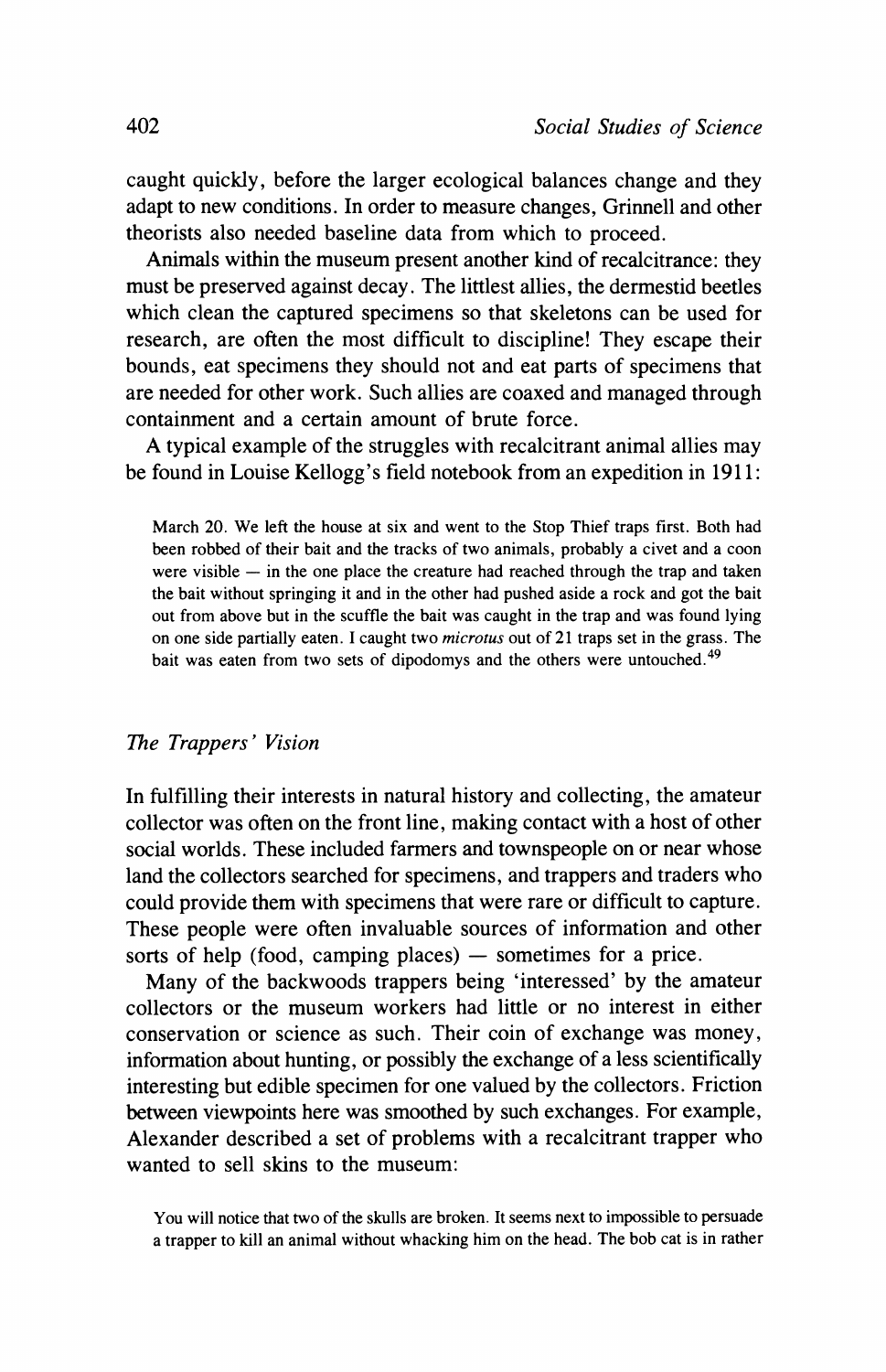**a sorry plight that has a history. I am holding on to Knowles [a trapper] a little longer in the hope that he may get a panther and some coyotes. He has dogs with him. He set the no. 3 traps but the coyotes as he expressed it 'did not throw them' although they walked all over them. He will have to set them finer. Knowles is about as good as the ordinary run of trappers who can't see anything in a skin except its commercial**  value - and the little extra care in skinning that we demand frets them.<sup>50</sup>

#### **The University Administration's Vision**

**Another important participant in the museum enterprise was the university administration. Their vision of natural history and California was different yet again from that of the staff of the museum and the amateur collectors. The University of California during this period was trying to become a legitimate, national-class university, and was also trying to begin seriously to compete with the eastern universities for scientific resources and prestige. It was at the same time clearly a local school, a pet charity for many of the San Francisco Bay Area elite, and a training ground for local doctors, lawyers, industrialists and agriculturalists.** 

**The university was willing to accommodate a natural history museum as long as Alexander was willing to fund it. The administration accepted Alexander's funding of the museum as part of this vision, measuring the museum's contribution to this goal by its own criteria: level of funding and prestige returned to the university as a whole. They had similar arrangements with local philanthropists Phoebe Hearst and Jane Sather for charitable research or library endeavours on campus. In turn, Alexander enjoyed an administrative power almost unheard of for single individuals at major universities today. She hired and fired museum staff, chose expedition sites and managed administrative liaison with the Regents of the university.** 

**The different visions and economic values of participating worlds is clear from the sometimes stormy correspondence between Alexander and the Regents and university administration over autonomy for the museum. Here, Grinnell responds to Alexander's chagrin about the university president's vision of the museum in monetary terms:** 

**I think the letter from President Wheeler is fine. You must consider his limitations (and those of the Regents) in forming any conception of the methods and aims of such an institution as the Museum. It seems nothing more than natural that these men should measure your work for the University in terms of the dollars involved. Money is the common standard, and, too, it is the money that makes the major part of our work possible. You deserve all the credit expressed, and more, on this score alone. It is nothing to be ashamed of, or to resent, if their appreciation seems to be prompted only by**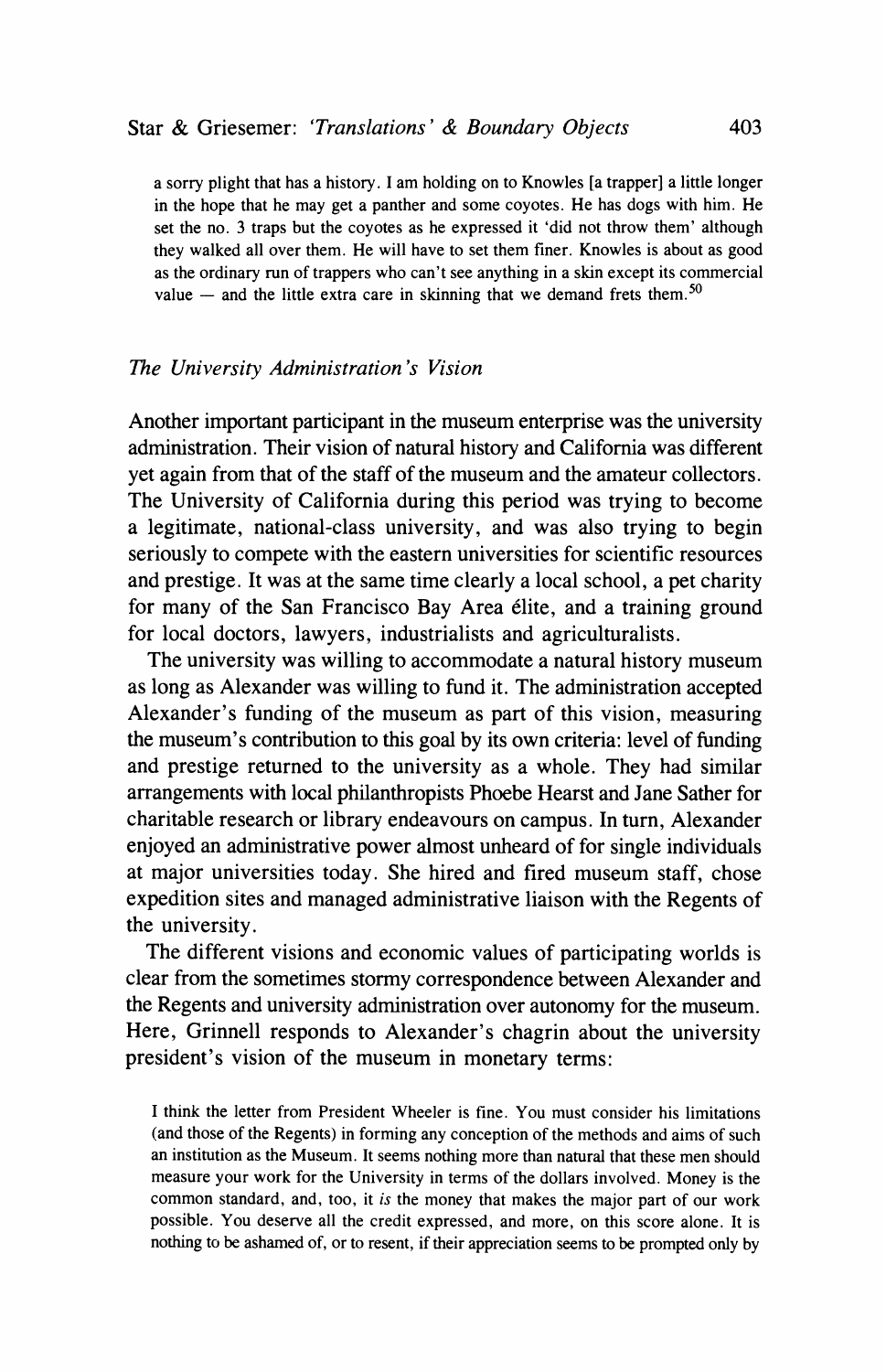**a recognition of the money cost of the Museum. They don't know any better, and the intrinsic value of the Museum and your work for it remain the same.51** 

**The museum was administratively separate from the department of zoology. It was publicly active in natural history circles and it was the home for meetings of local natural history clubs such as the Cooper Club and the Society of Western Naturalists. In this sense it helped meet the university's goal of being a local cultural centre.** 

# **Analysis of Methods Standardization and Boundary Objects**

**The worlds listed above have both commonalities and differences. To meet the scientific goals of the museum, the trick of translation required two things: first, developing, teaching and enforcing a clear set of methods to 'discipline' the information obtained by collectors, trappers and other non-scientists; and generating a series of boundary objects which would maximize both the autonomy and communication between worlds. Different social worlds maintained a good deal of autonomy in parallel work situations. Only those parts of the work essential to maintaining coherent information were pooled in the intersection of information; the others were left alone. Participants developed extremely flexible, heterogeneous economies of information and materials, in which needed objects could be bartered, traded and bought or sold. Such economies maximized the autonomy of work considerations in intersecting worlds while ensuring 'trade' across world boundaries.** 

**From a purely logical point of view, problems posed by conflicting views could be managed in a variety of ways:** 

- **\* via a 'lowest common denominator' which satisfies the minimal demands of each world by capturing properties that fall within the minimum acceptable range of all concerned worlds; or**
- **\* via the use of versatile, plastic, reconfigurable (programmable) objects that each world can mould to its purposes locally; or**
- **\* via storing a complex of objects from which things necessary for each world can be physically extracted and configured for local purposes, as from a library; or**
- **\* each participating world can abstract or simplify the object to suit its demands; that is, 'extraneous' properties can be deleted or ignored; or**
- **\* work in the worlds can proceed in parallel except for limited exchanges of standardized sorts; or**
- **\* work can be staged so that stages are relatively autonomous.**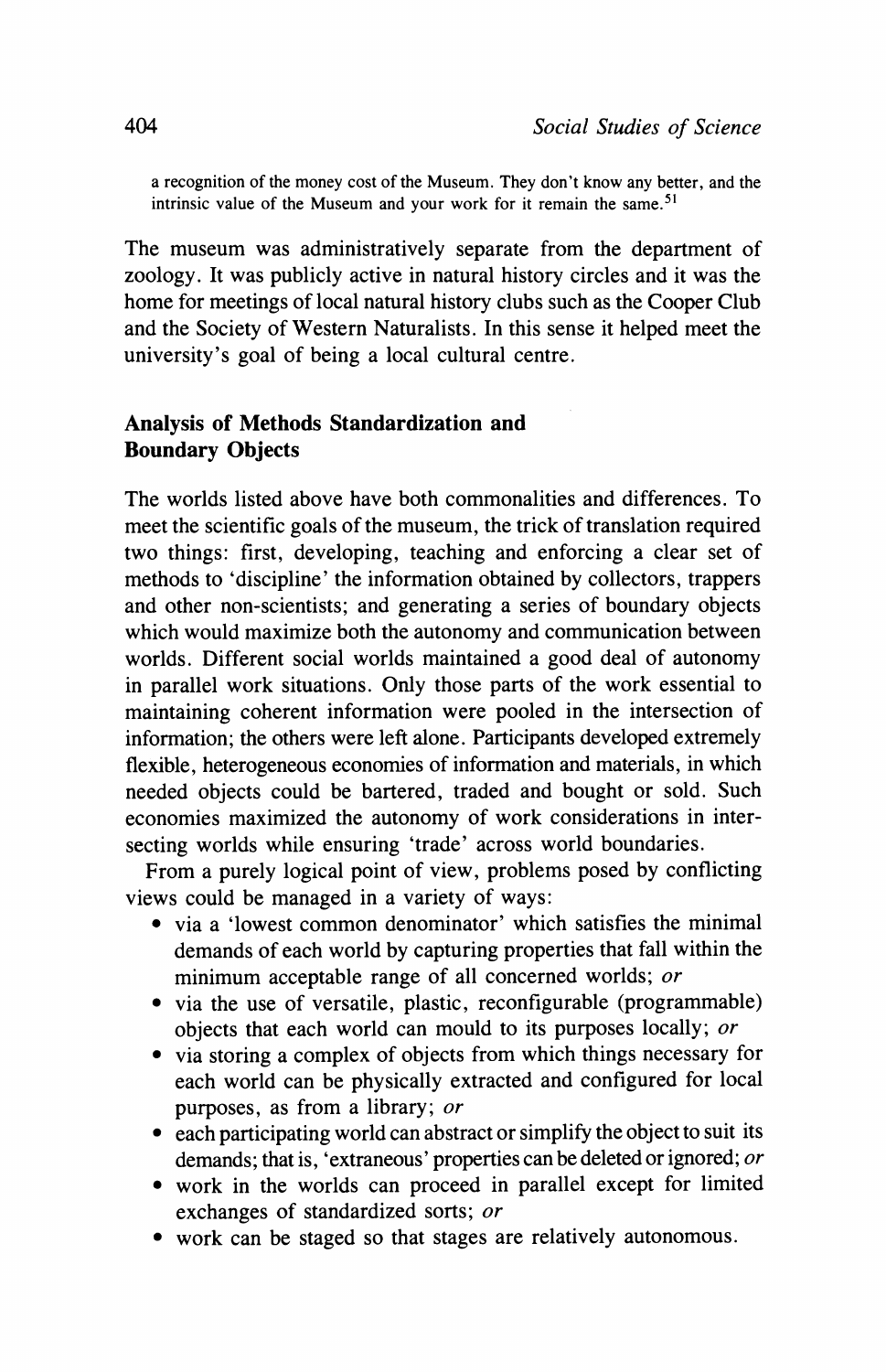**The strategies of the different participants in the museum world share several of these attributes; below, we focus on two major varieties.** 

#### **Methods and Collectors**

**What do you think of the system? It seems complex at first reading. But it means detailed, exact and easily get-at-able records. And the better the records the more valuable the specimens.52** 

**Specimens are preserved in a highly standardized way, so that specific information can be recovered later on when the specimen is stored in a museum. For example, it makes a great deal of difference to ease of measurement, handling and storage whether the limbs are 'frozen' at the sides of the body or outstretched, straight or bent. Colour of pelage, scales, and so on, are usually not preservable, and colour photographs or accurate notes may be the only feasible solution to this preservation problem. Whether soft parts (internal organs and fatty tissues) are preserved depends on the availability of techniques, the conventions for preserving external structures and the parts commonly studied. If precise measurements of long bones are desired, for example, the animal must usually be taken apart to expose them.53** 

**For geographical distribution work, and more especially for the ecological problem of inferring environmental factors limiting species' ranges from distributional data, the taxa to which specimens belong must be linked to a geographical location and to each other. The objects of interest are collections of taxa represented in a particular geographical location. Study of the factors responsible for presence or absence of particular taxa from a local area proceeds according to a method outlined by Grinnell and his colleagues:** 

**In practice, the method used in this survey to get at the causes for differential occurrence as observed was, first, to consider the observed actual instances of restriction of individuals of each kind of animal; and second, to compare all the records of occurrence with what we know in various respects of the portion of the section inhabited, this is an attempt to detect parallels between the extent of presence of the animal and of some appreciable environmental feature or set of features.54** 

**Thus, it is necessary to translate specimens into ecological units via a set of field notes. This creates a tension or potential incoherence between collectors and theorists. Let us examine the process of preservation of information. Once faunas are represented as lists of species (and**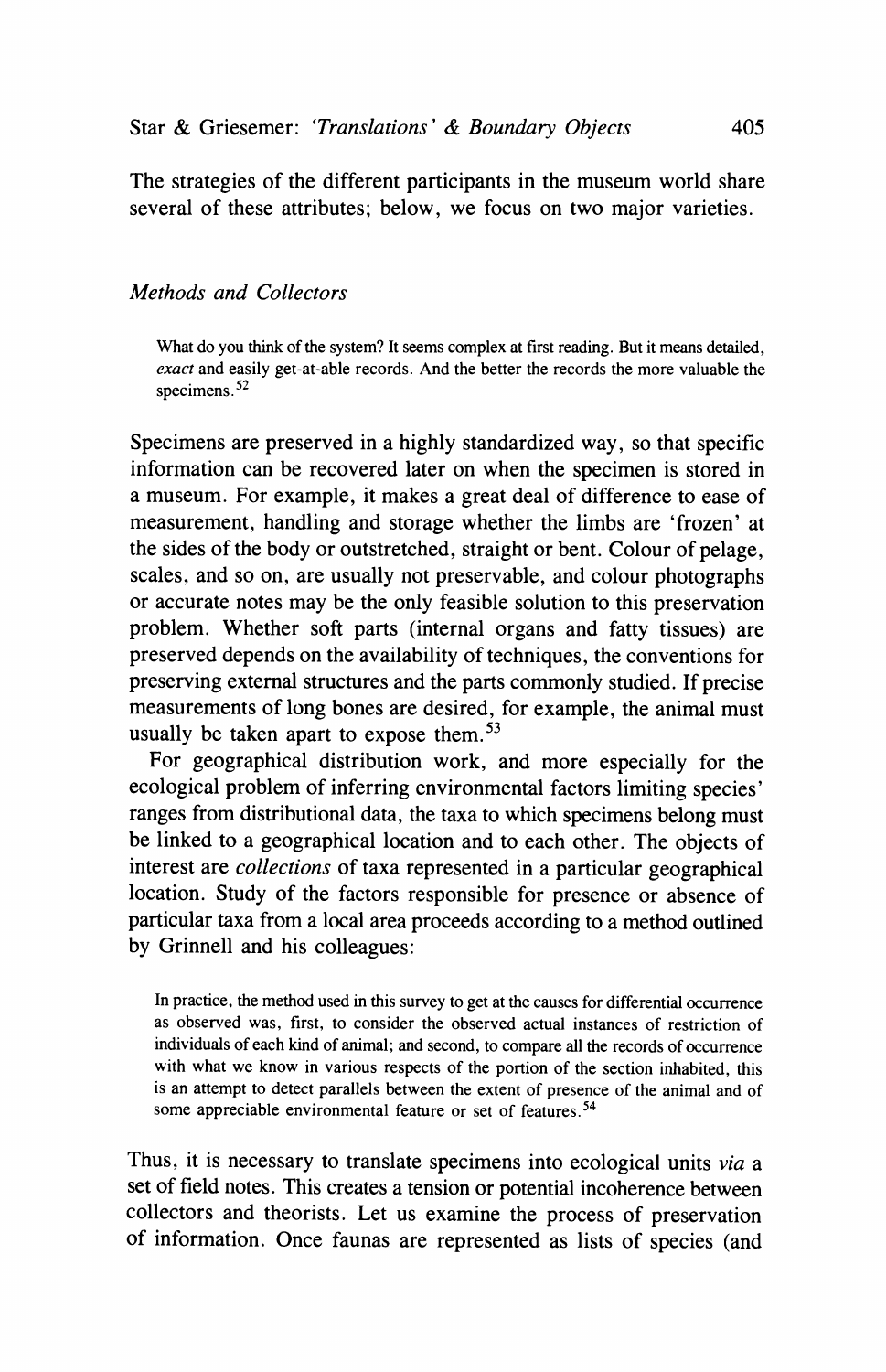subspecies) linked to a location, their distributional limits are established **in terms of the overlapping ranges of their member taxa (or a subset of indicator species). These collections must in turn be linked to a distribution of potentially responsible environmental factors. Hence, in addition to the translation work of creating abstract objects (lists of species, lists of factors) from concrete, conventionalized ones (locations, specimens, field notes), a series of increasingly abstract maps must be created which link these objects together.** 

**Reports of field work begin with an itinerary and often a topographical map of the region explored. Taxa represented by specimens can be plotted on these maps, and if they also serve as indicators of life-zones, faunas or associations, an ecological map of these units can be constructed. In parallel, maps of environmental factor isoclines (quantitatively or qualitatively expressed) can be constructed from field notes and geographic maps. Then the environmental factors maps can be superimposed on the maps of ecological units, and the strongest concordances used to rank environmental factors as delimiters of species distributions.55** 

**The specimens per se are not the primary objects of ecological study - the check-lists of taxa represented in a local area are. These checklists are then mapped into ecological units (geographically identified groups of species and subspecies) by finding subsets of the check-list which are limited to a geographical subarea. A map is constructed in terms of ranges of the ecological units set by the species ranges (within the geographical area studied) of species taken to be indicators for the zones.** 

**Grinnell and Alexander were able to mobilize a network of collectors, cooperating scientists and administrators to ensure the integrity of the information they collected for archiving and research purposes. The precise set of standardized methods for labelling and collecting played a critical part in their success. These methods were both stringent and simple - they could be learned by amateurs who might have little understanding of taxonomic, ecological or evolutionary theory. They thus did not require an education in professional biology to understand or to execute. At the same time, they rendered the information collected by amateurs amenable to analysis by professionals. The professional biologists convinced the amateur collectors, for the most part, to adhere**  to these conventions — for example, to clearly specify the habitat and **time of capture of a specimen in a standard format notebook.** 

**Grinnell's insistence on, and success with, standardized methods of collecting, preserving, labelling and taking field notes is a testament to his skilful management of the complex multiple translations involved in natural history work. The methods protocols themselves, and the**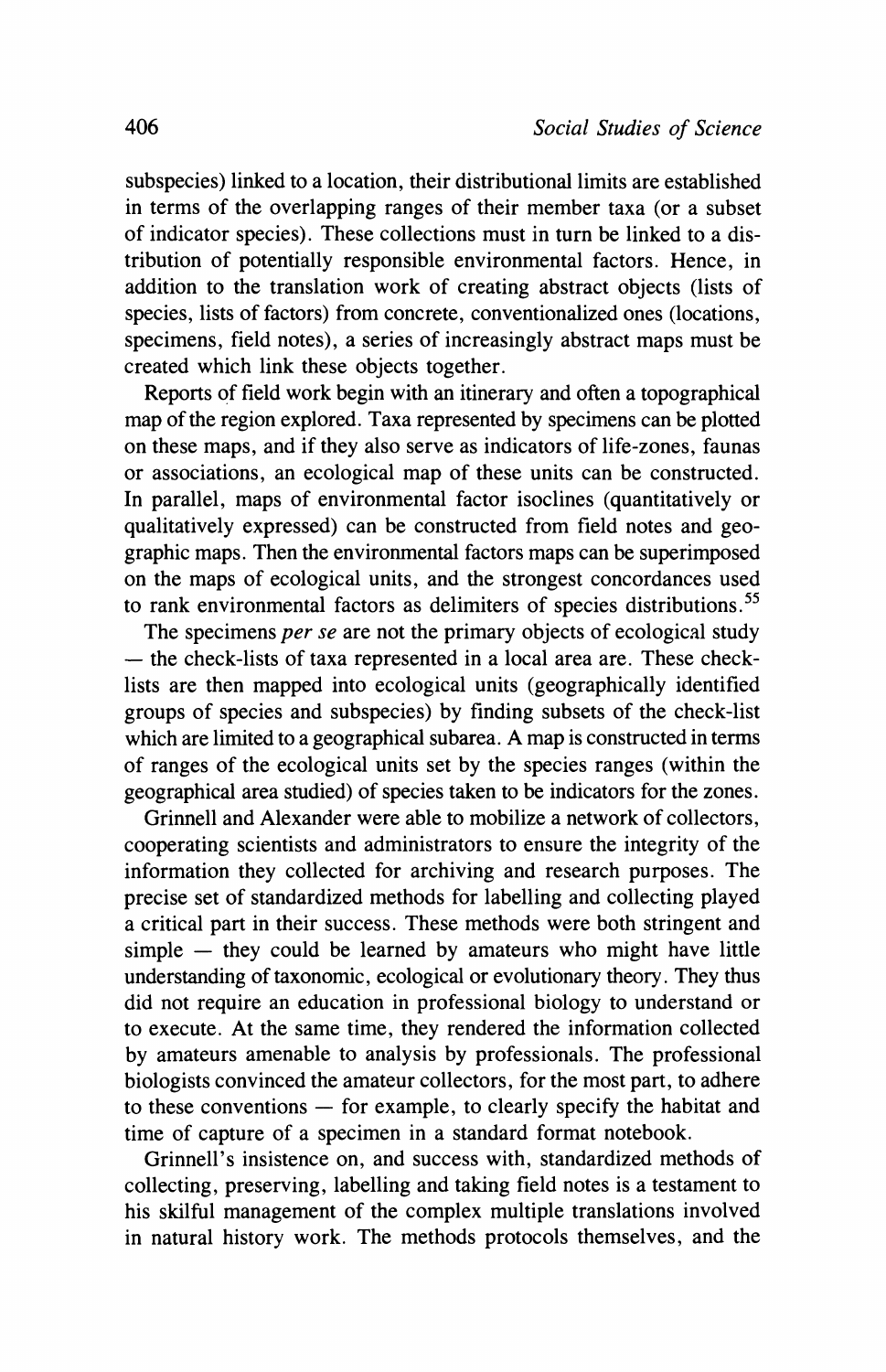**injunctions implied, are a record not only of the kinds of information Grinnell needed to capture for his theoretical developments, but of the conflicts between the various participating worlds. In this sense, each protocol is a record of the process of reconciliation.** 

**Propagating methods is not an easy task. In working with amateur collectors, a major problem is to ensure that the data coming back in from the field is of reliable quality; that it does not decay en route through sloppy collecting or preserving techniques; that the collectors give enough information about where they got the beasts from so that the locations can be precisely identified. On the other hand, directions for collectors cannot be made so complicated that they interfere with the alreadydifficult job of camping out in the wilderness, capturing sneaky little animals or bribing reluctant farmers to preserve intact their saleable specimens.** 

**Another way of saying this is that the allies enrolled by the scientist must be disciplined, but cannot be overly-disciplined. Each world is**  willing — for a price — to grant autonomy to the museum and to conform **to Grinnell's information-gathering standards. It is only gradually that a scientist in Grinnell's position comes to be an authority. Part of this authority is exercized through the standardization of methods.** 

**Standardizing methods is different from standardizing theory. By emphasizing how, and not what or why, methods standardization both makes information compatible and allows for a longer 'reach' across divergent worlds. Grinnell was thus able to accomplish several things at once. First, and perhaps most important, methods standardization allowed both collectors and professional biologists to find a common ground in clear, precise manual tasks. Collectors do not need to learn theoretical biology in order to contribute to the enterprise. Potential differences in beliefs about evolution or higher-order questions tend to be displaced by a focus on 'how', not 'why'. The methods thus provided a useful 'lingua franca' between amateurs and professionals. They also allowed amateurs to make a substantial contribution both to science and to conservation. The standardized specimens, fieldnotes and techniques provided consistent information for future generations or for researchers at a distance.** 

**Grinnell's methods emphasis thus translated the concerns of his allies**  in such a way that their pleasure was not impaired — the basic activities **of going on camping trips, adding to personal hobby collections and preserving California remained virtually untouched. With respect to the collectors, Grinnell created a mesh through which their products must pass if they want money or scientific recognition, but not so narrow a mesh that the products of their labour cannot be easily used.**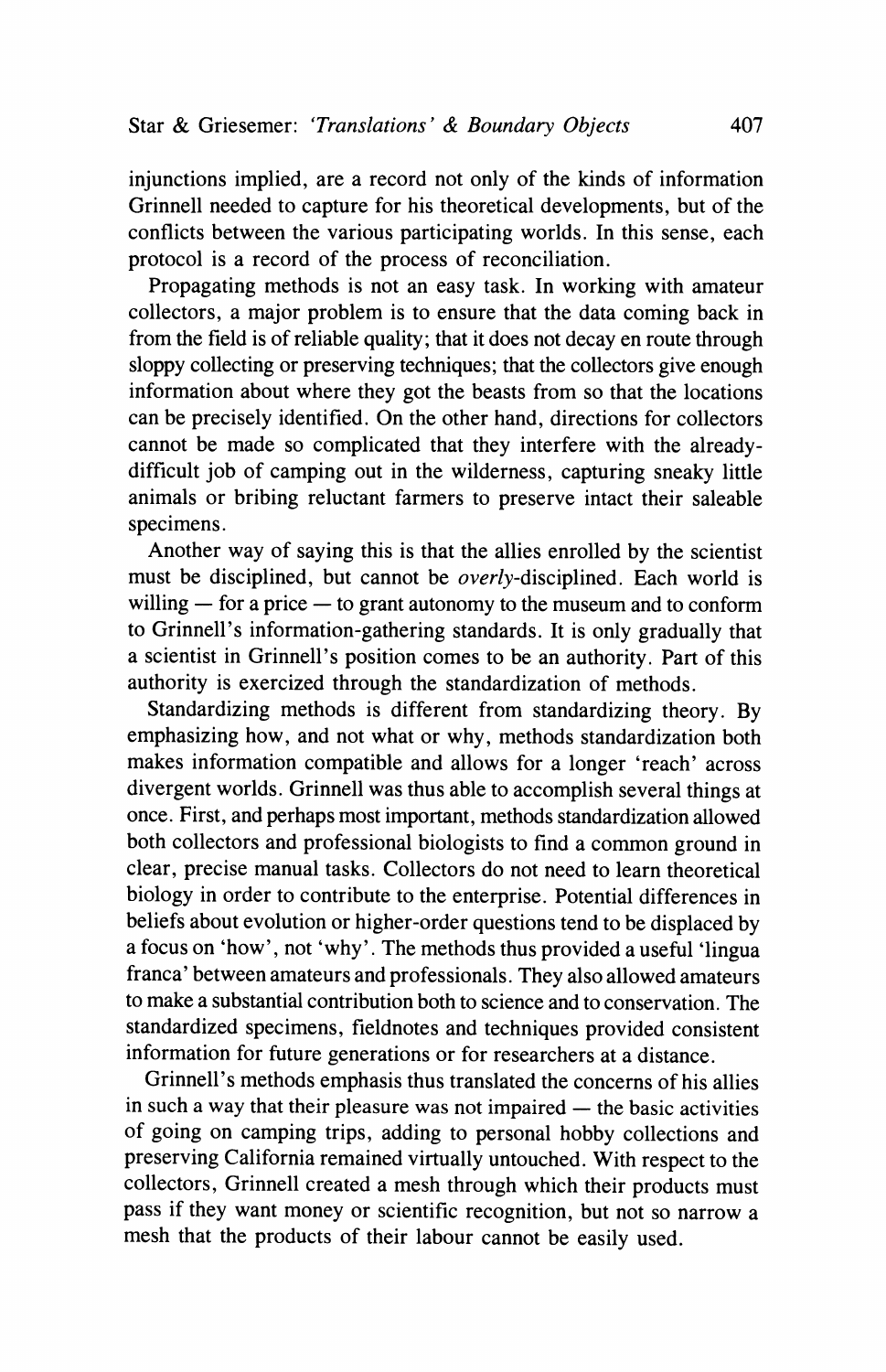**One consequence of this strategy is that Grinnell created a large area of autonomy for himself from which he could move into more theoretical arenas. His carefully crafted relationship with Alexander involved them both in making a commitment to methods and preservation techniques. As a sponsor, Alexander was concerned with preserving a representative collection of Californiana, both for posterity and as a demonstration of good scientific practice. It is clear from their correspondence that**  Alexander had little concern for the contents of the scientific theory **but that she was quite concerned with curation and preservation methods.** 

**While necessary for the sort of sweeping ecological work undertaken by the MVZ, 'methods control' alone was not sufficient. Other means were necessary to ensure cooperation across divergent social worlds. These were not engineered as such by any one individual or group, but rather emerged through the process of the work. As groups from different worlds work together, they create various sorts of boundary objects. The intersectional nature of the museum's shared work creates objects which inhabit multiple worlds simultaneously, and which must meet the demands of each one.** 

#### **Boundary Objects**

**In natural history work, boundary objects are produced when sponsors, theorists and amateurs collaborate to produce representations of nature. Among these objects are specimens, field notes, museums and maps of particular territories. Their boundary nature is reflected by the fact that they are simultaneously concrete and abstract, specific and general, conventionalized and customized. They are often internally heterogeneous.** 

**We have, in the management strategies of the MVZ, a situation with the following characteristics:** 

**1. many participants share a common goal: preserve California's nature. Those that do not share this goal participate in the economy via a neutral medium - direct monetary exchange (note: this includes the university administration!);** 

**2. all participants come to agree literally to preserve samples of its flora and fauna, as intact and as well-tagged as possible;** 

**3. for some participants (amateur collectors, general public, trappers and farmers) this literal, concrete preservation of animals is sufficient for their purposes;** 

**4. for others (Grinnell, university administration), literal concrete preservation is only the beginning of a long process of making arguments**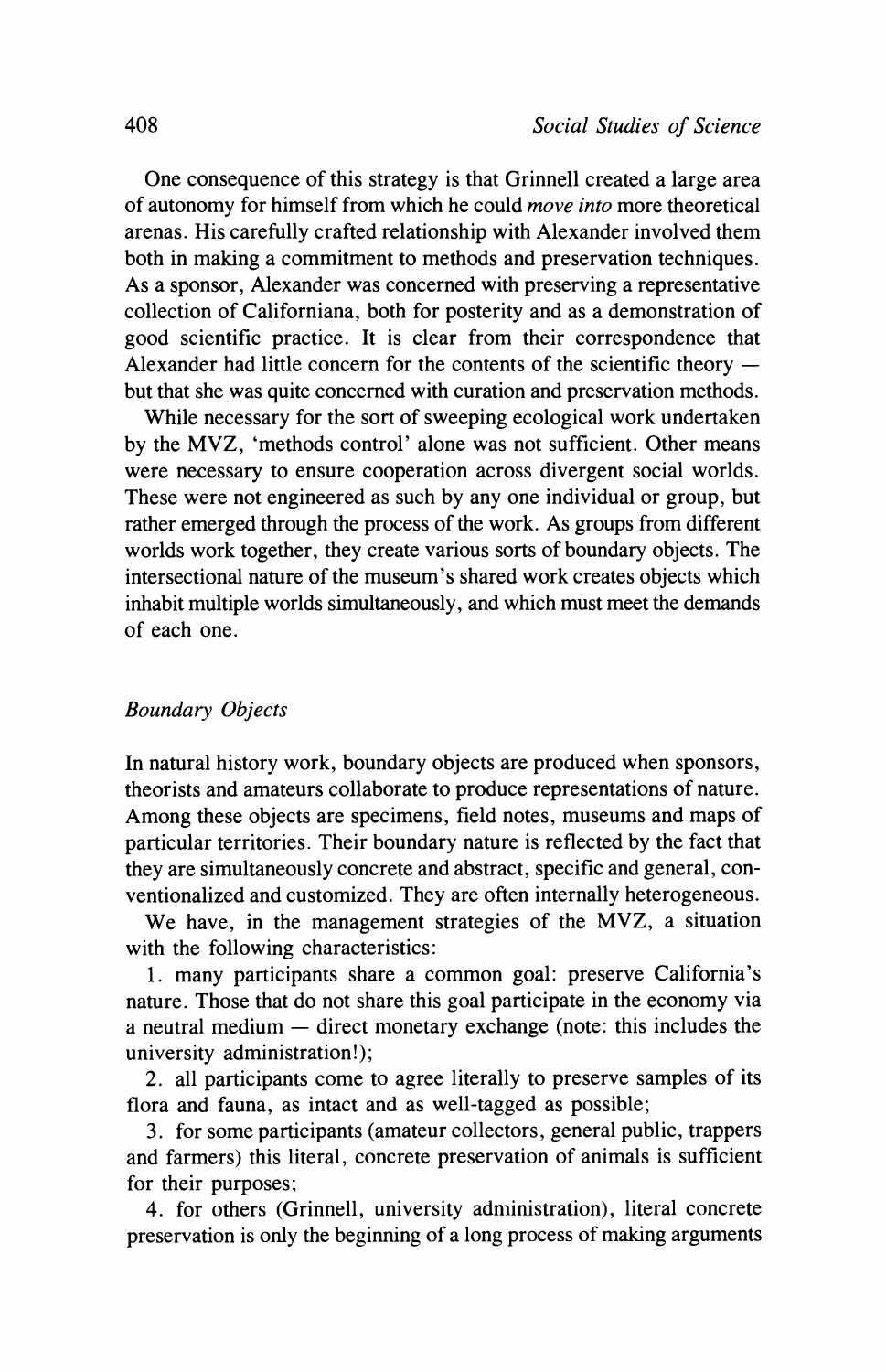**to professional audiences and establishing themselves as 'experts' in some theoretical domain.** 

**So, in the case of the museum, the different worlds share goals of conserving California and nature, and of making an orderly array out of natural variety. These shared goals are lined up in such a way that everybody has satisfying work to perform in each world. How does this happen?** 

**In building the theories and in building the organization, Grinnell had to maintain the conventionality of the objects so that future collecting could go on. The concerns and technologies of the amateurs, farmers, and so on, needed to be preserved if they were to continue fully participating. At the same time, he had to overcome the conventionality in order to make his objects scientifically interesting. It would not be enough if all the worlds collected objects which were in some sense challenging old ways of thinking about nature, nor arguing with other parts of science. How did Grinnell balance the need for argument with the need for building on the very conventional understandings about California that the amateur collectors and clubs had? How did he escape being limited by their concerns?** 

**Grinnell and Alexander quite brilliantly began their enterprise by building on a goal they shared with several participants (the university presidents, nature-lovers, sponsors and local social elites): draw a line around the west (sometimes even around the state) and declare it a nature preserve. (As one current member of the museum staff has wryly stated: 'When you get to the Nevada border, turn around and drive the other way!') For Grinnell, then, California became a delimitable 'laboratory in the field' giving his research questions a regional, geographical focus. For the university administration, the regional focus supported its mandate to serve the people of the state. For the amateur naturalists concerned with the flora and fauna of their state, research conducted within its bounds also served their goals of preservation and conservation. This first constraint is a weak one with many advantages. It gives California itself the status of a boundary object, an object which lives in multiple social worlds and which has different identities in each.** 

**Grinnell then transformed this agreement into a resource for getting more money. He became one of the primary people in charge of preserving California. He made extensive alliances with conservation groups. This provided him with a definite but still weakly-constrained and weaklystructured base. Furthermore, the geographical concepts he wanted to advance were built on this kernel of support for California preservation. He needed a baseline for his geographical theories and comparisons, as**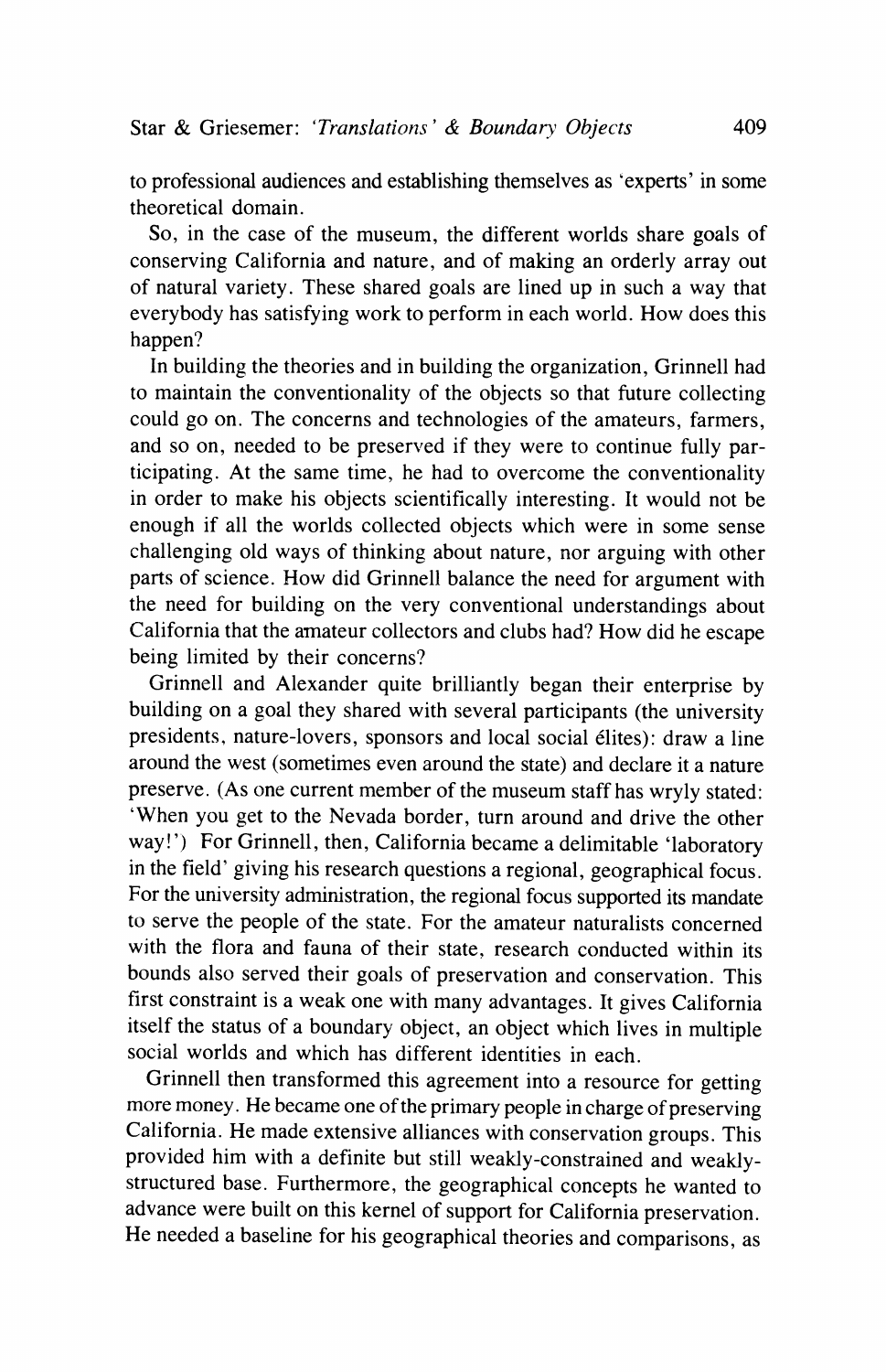**the conservation movement needed and wanted information about the natural baseline threatened by development interests. At the core and beginning of his work, then, he placed a common goal and conventional understanding, with boundaries from several different worlds which coincide. These coincident boundaries, around a loosely-structured, boundary object, provide an anchor for more widely-ranging, riskier claims.56** 

**From the standardized information which Grinnell collected, he built an orderly repository. And from this library of specimens, he was able to build ecological theories different from those being developed in the rest of the country. His autonomy in this regard rested on solving the problems of boundary tensions posed by the multiple intersections of the worlds which met in the museum. Grinnell's work was highly abstract, with a strong empirical base and strikingly strong support from participating worlds.** 

**In analyzing these translation tasks represented by the MVZ undertaking, we found four types of boundary objects. This is not an exhaustive list by any means. These are only analytic distinctions, in the sense that we are really dealing here with systems of boundary objects which are themselves heterogeneous.** 

**1. Repositories. These are ordered 'piles' of objects which are indexed in a standardized fashion. Repositories are built to deal with problems of heterogeneity caused by differences in unit of analysis. An example of a repository is a library or museum. It has the advantage of modularity. People from different worlds can use or borrow from the 'pile' for their own purposes without having directly to negotiate differences in purpose.** 

**2. Ideal type. This is an object such as a diagram, atlas or other description which in fact does not accurately describe the details of any one locality or thing. It is abstracted from all domains, and may be fairly vague. However, it is adaptable to a local site precisely because it is fairly vague; it serves as a means of communicating and cooperating symbolically - a 'good enough' road map for all parties. An example of an ideal type is the species. This is a concept which in fact described no specimen, which incorporated both concrete and theoretical data and which served as a means of communicating across both worlds. Ideal types arise with differences in degree of abstraction. They result in the deletion of local contingencies from the common object and have the advantage of adaptability.** 

**3. Coincident boundaries. These are common objects which have the same boundaries but different internal contents. They arise in the presence of different means of aggregating data and when work is distributed**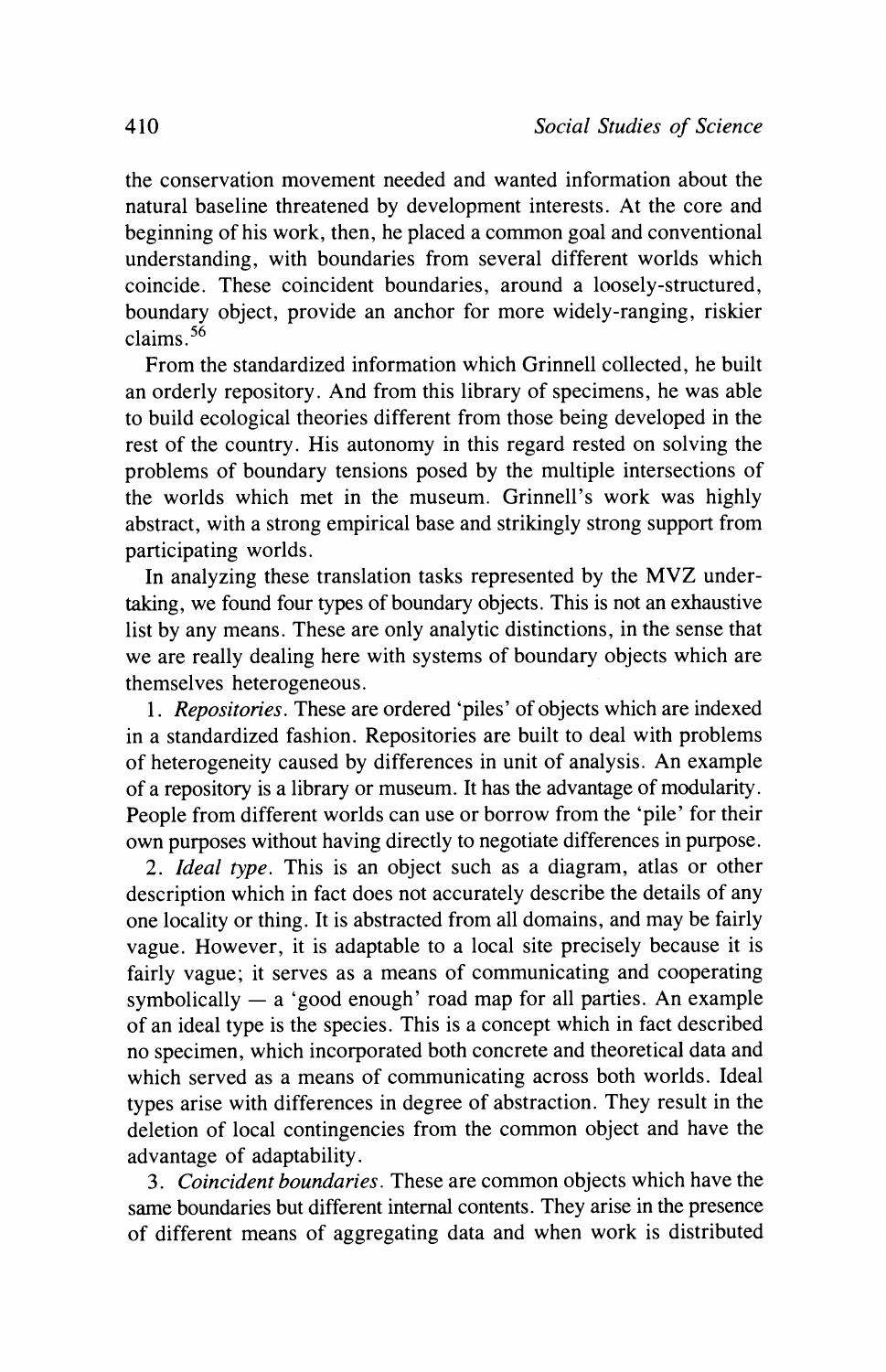**over a large-scale geographic area. The result is that work in different sites and with different perspectives can be conducted autonomously while cooperating parties share a common referent. The advantage is the resolution of different goals. An example of coincident boundaries is the creation of the state of California itself as a boundary object for workers at the museum. The maps of California created by the amateur collectors and the conservationists resembled traditional roadmaps familiar to us all, and emphasized campsites, trails and places to collect. The maps created by the professional biologists, however, shared the same outline of the state (with the same geo-political boundaries), but were filled in with a highly abstract, ecologically-based series of shaded areas representing 'life zones', an ecological concept.** 

**4. Standardized forms. These are boundary objects devised as methods of common communication across dispersed work groups. Because the natural history work took place at highly distributed sites by a number of different people, standardized methods were essential, as discussed above. In the case of the amateur collectors, they were provided with a form to fill out when they obtained an animal, standardized in the information it collected. The results of this type of boundary object are standardized indexes and what Latour would call 'immutable mobiles' (objects which can be transported over a long distance and convey unchanging information). The advantages of such objects are that local uncertainties (for instance, in the collecting of animal species) are deleted.** 

People who inhabit more than one social world — marginal people **face an analogous situation. Traditionally, the concept of marginality has referred to a person who has membership in more than one social world: for example, a person whose mother is white and father is black.57 Park's classic work on the 'marginal man' discusses the tensions imposed by such multiple membership, problems of identity and loyalty.58 Marginality has been a critical concept for understanding the ways in which the boundaries of social worlds are constructed, and the kinds of navigation and articulation performed by those with multiple memberships. The strategies employed by marginal people to manage their identities — passing, trying to shift into a single world, oscillating provide a provocative source of metaphors for understanding objects with multiple memberships. Can we find similar strategies among those creating or managing joint objects across social world boundaries?** 

**A social world, such as the world of amateur natural history collectors, 'stakes out' territory, either literal or conceptual. If a state of war does not prevail, then institutionalized negotiations manage ordinary affairs when different social worlds share the same territory (for instance, the**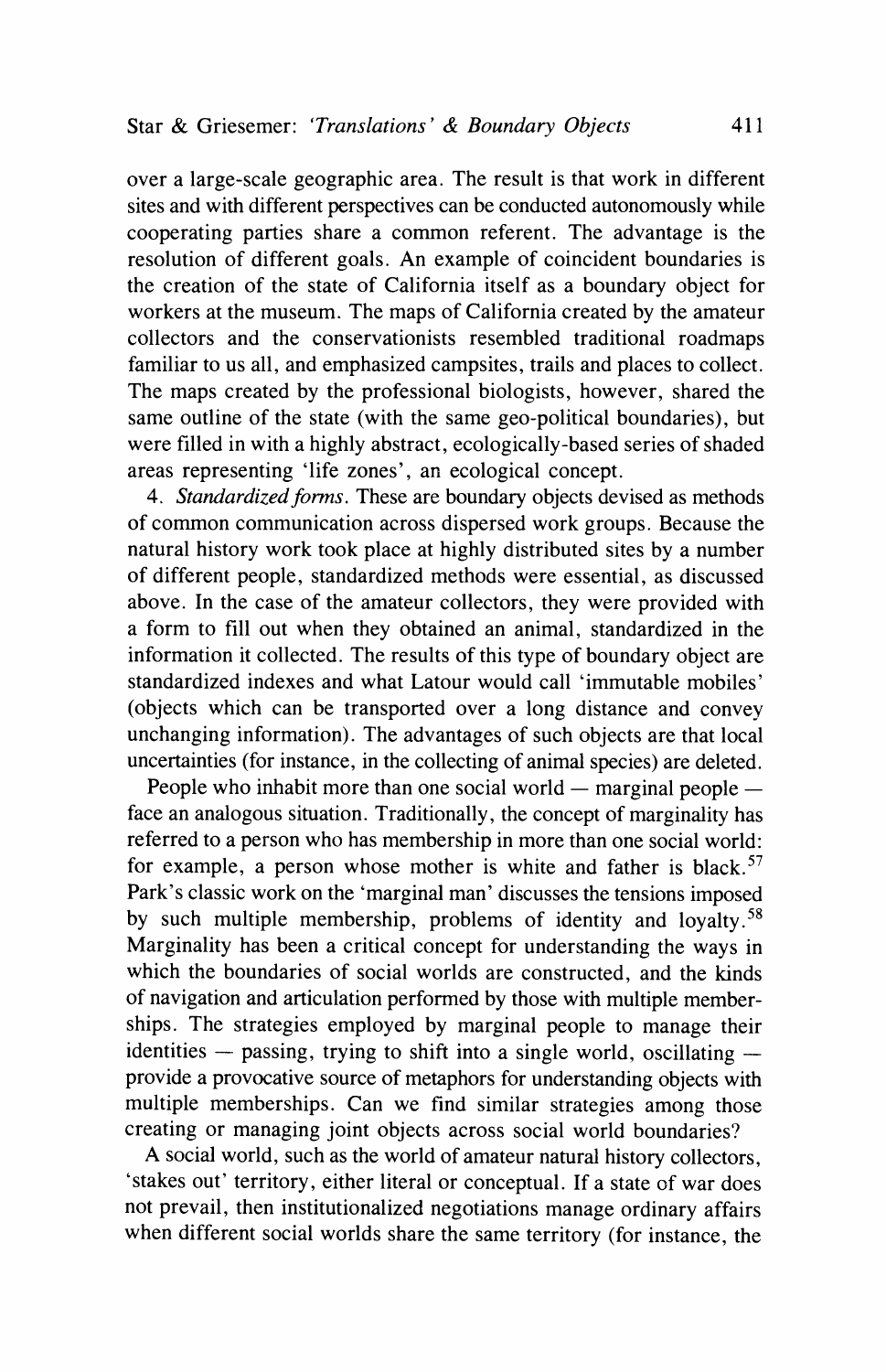**United States Government and the Mafia). Such negotiations include conflict and are constantly challenged and refined. Everett Hughes has talked about such overlaps and has described organizations which manage collisions in space sovereignty as 'intertribal centers'.59 Gerson's analysis of resources and commitments provides a general model of sovereignties based on commitments of time, money, skill and sentiment.60 Gerson and Gerson, drawing on Hughes' earlier work, have discussed the complex management of such overlapping place perspectives.61 In their analysis, the central cooperative task of social worlds which share the same space but different perspectives is the 'translation' of each others' perspectives.** 

**In this paper, we are interested in that sort of n-way translation which includes scientific objects. In particular, we are interested in the kinds of translations scientists perform in order to craft objects containing**  elements which are different in different worlds — objects marginal to **those worlds, or what we call boundary objects.62 In conducting collective work, people coming together from different social worlds frequently have the experience of addressing an object that has a different meaning for each of them. Each social world has partial jurisdiction over the resources represented by that object, and mismatches caused by the overlap become problems for negotiation. Unlike the situation of marginal people who reflexively face problems of identity and membership, however, the objects with multiple memberships do not change themselves reflexively, or voluntarily manage membership problems. While these objects have some of the same properties as marginal people, there are crucial differences.** 

**For people, managing multiple memberships can be volatile, elusive, or confusing; navigating in more than one world is a non-trivial mapping exercise. People resolve problems of marginality in a variety of ways: by passing on one side or another, denying one side, oscillating between worlds, or by forming a new social world composed of others like**  themselves. However, management of these scientific objects — including construction of them — is conducted by scientists, collectors and adminis**trators only when their work coincides. The objects thus come to form a common boundary between worlds by inhabiting them both simultaneously. Scientists manage boundary objects via a set of strategies only loosely comparable to those practised by marginal people.** 

**Intersections place particular demands on representations, and on the integrity of information arising from and being used in more than one world. Because more than one world or set of concerns is using and making the representation, it has to satisfy more than one set of concerns.**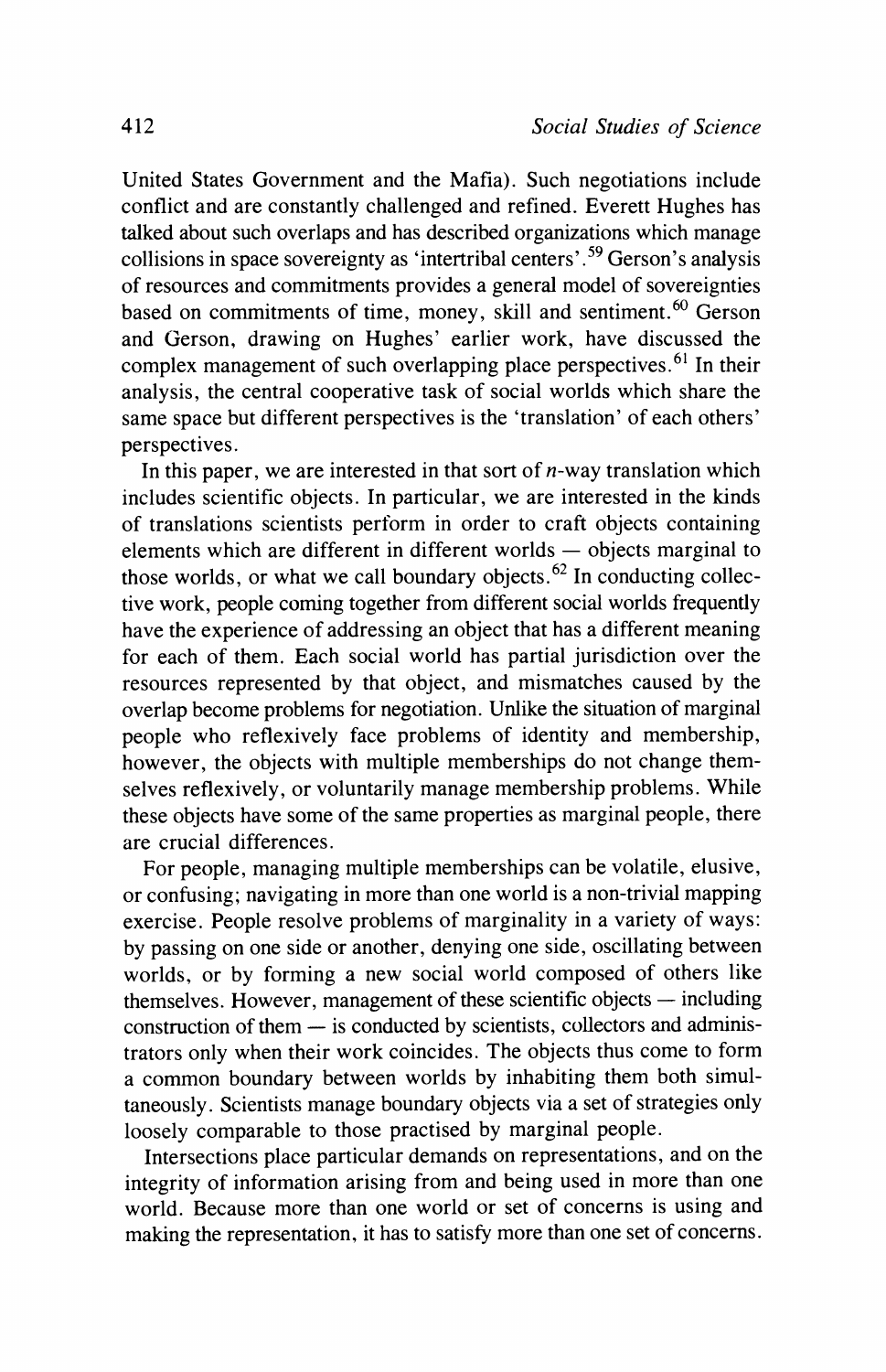**When participants in the intersecting worlds create representations together, their different commitments and perceptions are resolved into**   $r$ epresentations  $-$  in the sense that a fuzzy image is resolved by a **microscope. This resolution does not mean consensus. Rather, representations, or inscriptions, contain at every stage the traces of multiple viewpoints, translations and incomplete battles. Gerson and Star have discussed a similar collision in an office workplace,63 and considered the problem of evaluating the standards which apply as reconciliation takes place - a problem which computer scientist Carl Hewitt has called**  'due process'.<sup>64</sup> Gökalp has described some of the processes of colli**sions which arise when multiple fields come together; he calls these 'borderland' disciplines.65** 

**The production of boundary objects is one means of satisfying these potentially conflicting sets of concerns. Other means include imperialist imposition of representations, coercion, silencing and fragmentation.66** 

#### **Summary**

**The different commitments of the participants from different social worlds**  reflects a fascinating phenomenon — the functioning of mixed economies **of information with different values and only partially overlapping coin. Andrews has a compelling example of this from a natural history expedition of the period to Mongolia: natives there used fossils forfang shui (geomancy), and were in the habit of dissolving them in liquid and drinking them!67 The sacred fossil beds were well-protected against foraging paleontologists, who considered them equally valuable but for different reasons. The economy of the museum thus evolves as a mixture of barter, money and complex negotiations: money in exchange for furs and animals from trappers; animals in exchange for other animals from other museums and collectors; scientific classification in exchange for specimens donated by amateur naturalists; prestige and legitimacy for economic support; food and bait in traps in exchange for animals' unwitting cooperation.** 

**As the museum matures, and becomes more efficient, the scientists have made headway in standardizing the interfaces between different worlds. In the case of museum work, this comes from the standardization of collecting and preparation methods. By reaching agreements about methods, different participating worlds establish protocols which go beyond mere trading across unjoined world boundaries. They begin to devise a common coin which makes possible new kinds ofjoint endeavour.**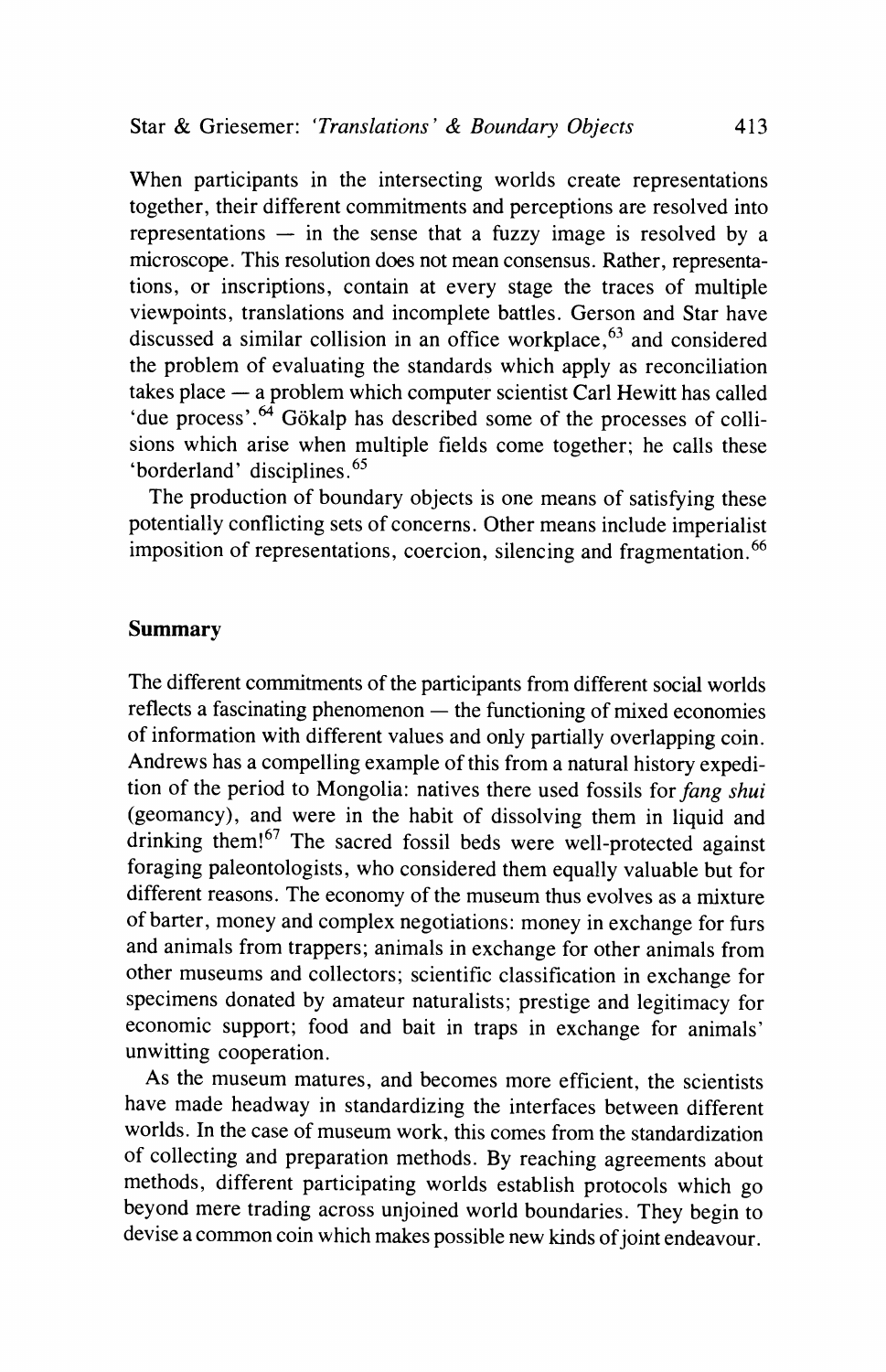**But the protocols are not simply the imposition of one world's vision on the rest; if they are, they are sure to fail. Rather, boundary objects act as anchors or bridges, however temporary.** 

**The central analytical question raised by this study is: how do heterogeneity and cooperation coexist, and with what consequences for managing information? The museum is in a sense a model of information processing. In the strategies used by its participants are several sophisticated answers to problems of complexity, preservation and coordination. Our future work will examine these answers in different domains, including the history of evolutionary theory and the design of complex computer systems.** 

### **\* NOTES**

**We would like to thank our colleague Elihu Gerson of Tremont Research Institute for many helpful conversations about the content of this paper. We would also like to thank The Bancroft Library, University of California, for access to the papers of Joseph Grinnell, Annie Alexander and the Museum of Vertebrate Zoology. David Wake and Barbara Stein of the Museum of Vertebrate Zoology have graciously allowed us access to the museum's archives and assisted us in locating material; Howard Hutchinson of the Berkeley University Museum of Paleontology generously provided access to the Alexander-Merriam correspondence in the archives there. Annetta Carter, Frank Pitelka, Joseph Gregory and Gene Crisman have provided valuable firsthand information about Alexander and Grinnell. We would also like to thank Michel Callon, Adele Clarke, Joan Fujimura, Carl Hewitt, Bruno Latour, John Law and Anselm Strauss for their helpful comments and discussions of many of these ideas. Star's work on this paper was supported in part by a generous grant from the Fondation Fyssen, Paris.** 

**1. In general social science, this finding can most clearly be seen in the studies of workplaces by Chicago school sociologists. See, for example, Everett C. Hughes, The Sociological Eye (Chicago, IL: Aldine, 1970). For evidence of this in science, see David Hull, Science as a Process (Chicago, IL & London: The University of Chicago Press, 1988); Bruno Latour and Steve Woolgar, Laboratory Life (Beverly Hills, CA: Sage Publications, 1979); Latour, Science in Action (Cambridge, MA: Harvard University Press, 1987); Martin Rudwick, The Great Devonian Controversy (Chicago, IL & London: The University of Chicago Press, 1985); Susan Leigh Star, 'Triangulating Clinical and Basic Research: British Localizationists, 1870-1906', History of Science, Vol. 24 (1986), 29-48.** 

**2. Anselm Strauss, 'A Social World Perspective', Studies in Symbolic Interaction, Vol. 1 (1978), 119-28; Elihu M. Gerson, 'Scientific Work and Social Worlds', Knowledge, Vol. 4 (1983), 357-77; Adele Clarke, 'A Social Worlds Research Adventure: The Case of Reproductive Science', in T. Gieryn and S. Cozzens (eds), Theories of Science in Society (Bloomington, IN: Indiana University Press, forthcoming).**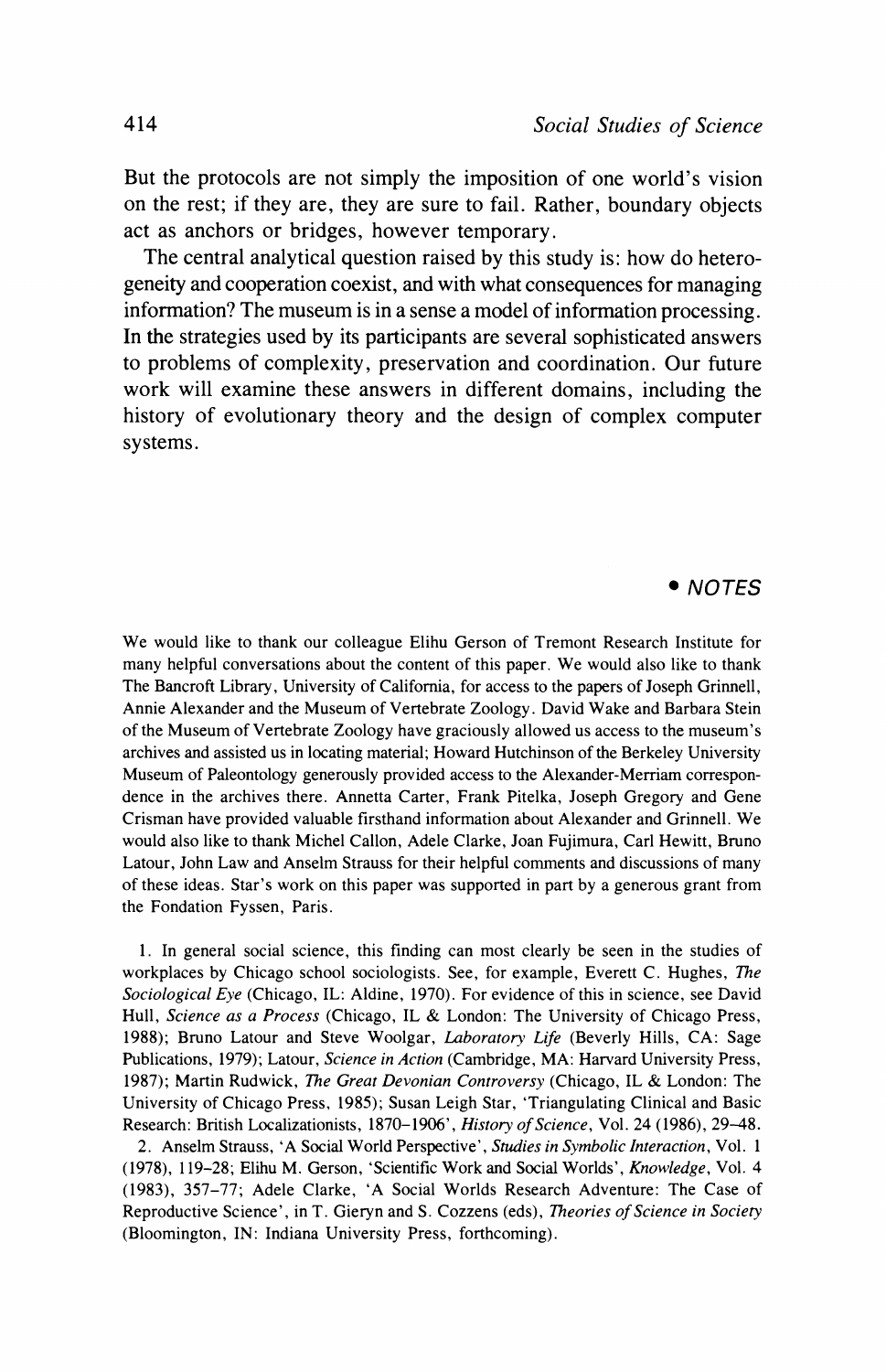**3. Michel Callon, 'Some Elements of a Sociology of Translation: Domestication of the Scallops and the Fishermen of St. Brieuc Bay', in John Law (ed.), Power, Action and Belief, Sociological Review Monograph No. 32 (London: Routledge & Kegan Paul, 1985), 196-230; Latour, Science in Action, op. cit. note 1; Bruno Latour, The Pasteurization of French Society (Cambridge, MA: Harvard University Press, 1988).** 

**4. John Law, 'Technology, Closure and Heterogeneous Engineering: The Case of the Portuguese Expansion', in Wiebe Bijker, Trevor Pinch and Thomas P. Hughes (eds), The Social Construction of Technological Systems (Cambridge, MA: MIT Press, 1987), 111-34; Michel Callon and Law, 'On Interests and Their Transformation: Enrollment and Counter-Enrollment', Social Studies of Science, Vol. 12 (1982), 615-25.** 

**5. Everett C. Hughes, 'Going Concerns: The Study of American Institutions', The Sociological Eye, op. cit. note 1, 52-72, at 62.** 

**6. W. V. O. Quine, Word and Object (Cambridge, MA: MIT Press, 1960).** 

**7. See the excellent review by L. Daston, 'The Factual Sensibility', Isis, Vol. 79 (1988), 452-67.** 

**8. See, for example, Sally G. Kohlstedt, 'Curiosities and Cabinets: Natural History Museums and Education on the Antebellum Campus', Isis, Vol. 79 (1988), 405-26. Although it has frequently been claimed that the rise of scientific biology coincided with the demise of natural history at the turn of the twentieth century, some have argued that natural history was 'refined' rather than replaced. See, for example, K. Benson, 'Concluding Remarks: American Natural History and Biology in the Nineteenth Century', American Zoologist, Vol. 26 (1986), 381-84. On the distinction of amateur naturalist from the public and from professional scientists, see S. Kohlstedt, 'The Nineteenth-Century Amateur Tradition: The Case of the Boston Society of Natural History', in G. Holton and W. Blanpied (eds), Science and its Public (Dordrecht, Holland: D. Reidel, 1976), 173-90.** 

**9. For an assessment of the effects on the structure of theoretical models produced, see also James R. Griesemer, 'Modeling in the Museum: On the Role of Remnant Models in the Work of Joseph Grinnell', (submitted, 1989). Additional analysis of the role of amateur naturalists can be found in David Allen, The Naturalist in Britain: A Social History (London: Allen Lane, 1976).** 

**10. Griesemer, ibid.** 

**11. Frank Pitelka, personal communication to Griesemer.** 

**12. E. R. Hall, Collecting and Preparing Study Specimens of Vertebrates (Lawrence, KS: University of Kansas, 1962).** 

**13. Joseph Grinnell Papers, The Bancroft Library, University of California, Berkeley.** 

**14. See manuals of instruction by Grinnell's student E. R. Hall, op. cit. note 13; and S. Herman, The Naturalist's Field Journal, A Manual of Instruction Based on a System Established by Joseph Grinnell (Vermillion, SD: Buteo Books, 1986).** 

**15. Susan Leigh Star, 'The Structure of Ill-Structured Solutions: Boundary Objects and Heterogeneous Distributed Problem Solving', in M. Huhs and L. Gasser (eds), Readings in Distributed Artificial Intelligence 3 (Menlo Park, CA: Morgan Kaufmann, 1989).** 

**16. See Greisemer, op. cit. note 9; Nancy Cartwright and H. Mendell, 'What Makes Physics' Objects Abstract?', in J. Cushing, C. Delaney and G. Gutting (eds), Science and Reality (Notre Dame, IN: University of Notre Dame Press, 1984), 134-52.** 

**17. Garland Allen, Life Science in the Twentieth Century (Cambridge: Cambridge University Press, 1978); Kohlstedt (1976), op. cit. note 8; Benson, op. cit. note 8; Jane Maienschein, Ron Rainger and Keith Benson, 'Introduction: Were American Morphologists in Revolt?', Journal of the History of Biology, Vol. 14 (1981), 83-87; Philip Pauly, Controlling Life, Jacques Loeb & the Engineering Ideal in Biology (New York: Oxford**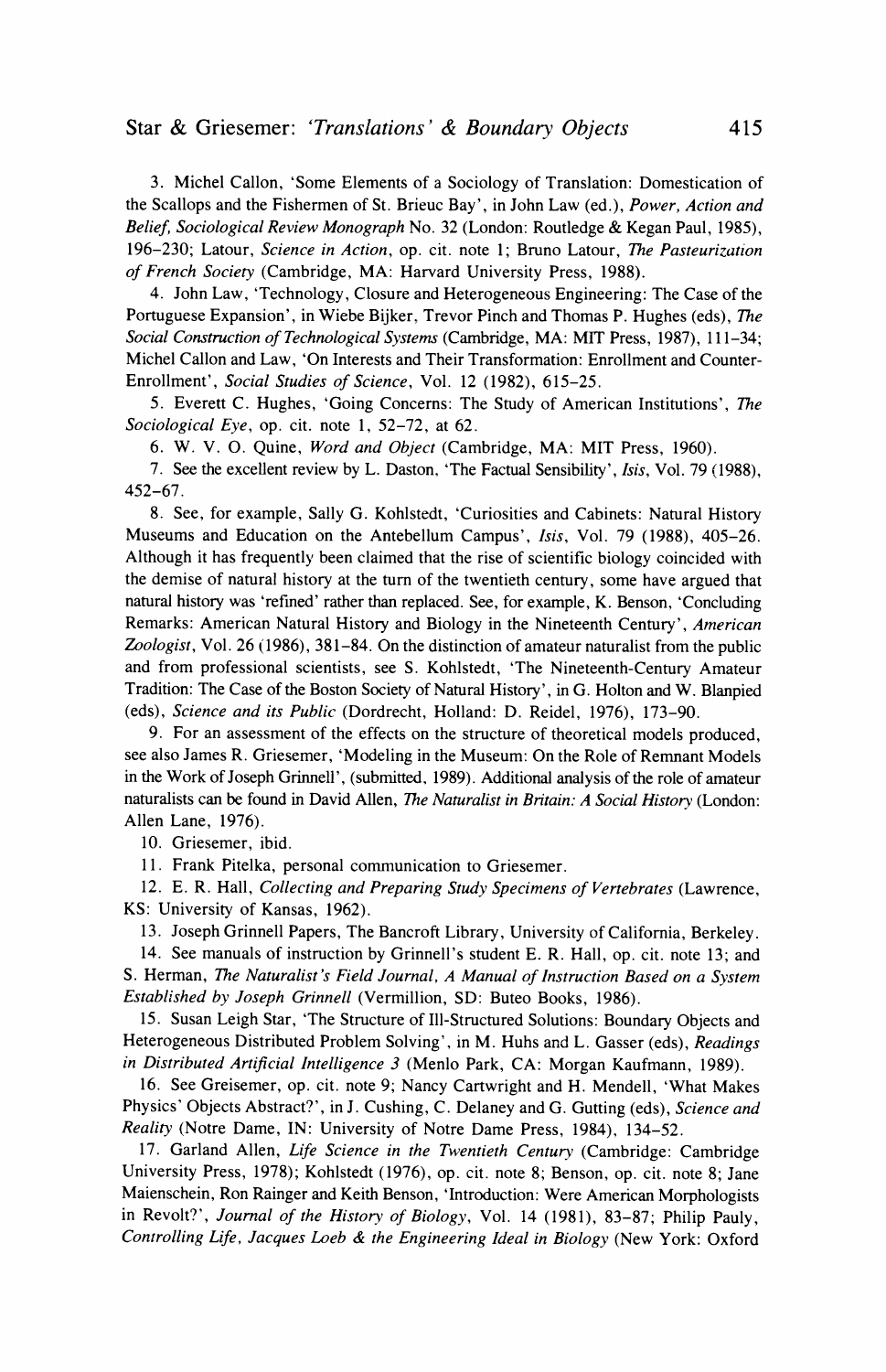**University Press, 1987); Ronald Rainger, 'The Continuation of the Morphological Tradition: American Paleontology, 1880-1910', Journal of the History of Biology, Vol. 14 (1981), 129-58; Garland Allen, 'Morphology and Twentieth-Century Biology: A Response', ibid., 159-76.** 

**18. William Goetzmann, Exploration & Empire (New York: W. W. Norton, 1966); Keir B. Sterling, Last of the Naturalists: The Career of C. Hart Merriam (New York: Arno Press, 1977, revised edition); M. Smith, Pacific Visions, California Scientists and the Environment, 1850-1915 (New Haven, CT: Yale University Press, 1987); C. Hart Merriam, 'Type Specimens in Natural History', Science, N. S. Vol. 5 (1897), 731-32; Merriam, 'Criteria for the Recognition of Species and Genera', Journal of Mammology, Vol. 1 (1919), 6-9; Merriam, 'Laws of Temperature Control of the Geographic Distribution of Terrestrial Animals and Plants', The National Geographic Magazine, Vol. 6 (1894), 229-41; Merriam, 'Results of a Biological Survey of Mount Shasta, California', Bureau of the Biological Survey, North American Fauna, Vol. 16 (1899); J. Moore, 'Zoology of the Pacific Railroad Surveys', American Zoologist, Vol. 26 (1986), 331-41; L. Spencer, 'Filling in the Gaps: A Survey of Nineteenth Century Institutions Associated with the Exploration and Natural History of the American West', ibid., 371-80; on the Bureau of the Biological Survey, see Donald Worster, Nature's Economy (New York: Cambridge University Press, 1988).** 

**19. See W. C. Allee, A. E. Emerson, O. Park, T. Park and K. Schmidt, Principles of Animal Ecology (Philadelphia & London: W. B. Saunders, 1949); Sharon Kingsland, Modeling Nature: Episodes in the History of Population Ecology (Chicago, IL: The University of Chicago Press, 1985); R. McIntosh, The Background of Ecology (Cambridge: Cambridge University Press, 1987).** 

**20. E. Cittadino, 'Ecology and the Professionalization of Botany in America, 1890-1905', Studies in History of Biology, Vol. 4, (1980), 171-98; Joel Hagen, 'Organism and Environment: Fredric Clements's Vision of a Unified Physiological Ecology', in R. Rainger, K. Benson and J. Maienschein (eds), The American Development of Biology (Philadelphia, PA: University of Pennsylvania Press, 1988), 257-80; William Kimler, 'Mimicry: Views of Naturalists and Ecologists Before the Modern Synthesis', in Marjorie Grene (ed.), Dimensions of Darwinism (Cambridge: Cambridge University Press, 1983), 97-128. See also Kingsland, MacIntosh, op. cit. note 19.** 

**21. Hilda Grinnell, 'Joseph Grinnell: 1877-1939', The Condor, Vol. 42 (1940), 3-34.** 

**22. Ernst Mayr, 'Ecological Factors in Speciation', Evolution, Vol. 1 (1947), 263-88; Mayr, 'Speciation and Systematics', in Glenn L. Jepsen, George Gaylord Simpson and Ernst Mayr (eds), Genetics, Paleontology and Evolution (Princeton, NJ: Princeton University Press, 1949), 281-98; David Lack, 'The Significance of Ecological Isolation', ibid., 299-308.** 

**23. See Hilda W. Grinnell, Annie Montague Alexander (Berkeley, CA: Grinnell Naturalists Society, 1958). That she was an amateur naturalist, and not merely a financial backer is clear from Kohlstedt's (1976) discussion of the amateur tradition, op. cit. note 8. Amateurs were more interested in scientific investigation than the general public, which was largely interested in the exposition of ideas about nature as part of the general culture, but amateurs typically had a broad vision of the aims and nature of scientific research: Kohlstedt, ibid., 175. The dependence on amateur/patrons declined as universities and governments took over the financial stewardship of science, and eventually amateurs such as Alexander virtually disappeared from scientific academia.** 

**24. See Grinnell, ibid.; Alden Miller, 'Joseph Grinnell', Systematic Zoology, Vol. 3 (1964), 195-249.**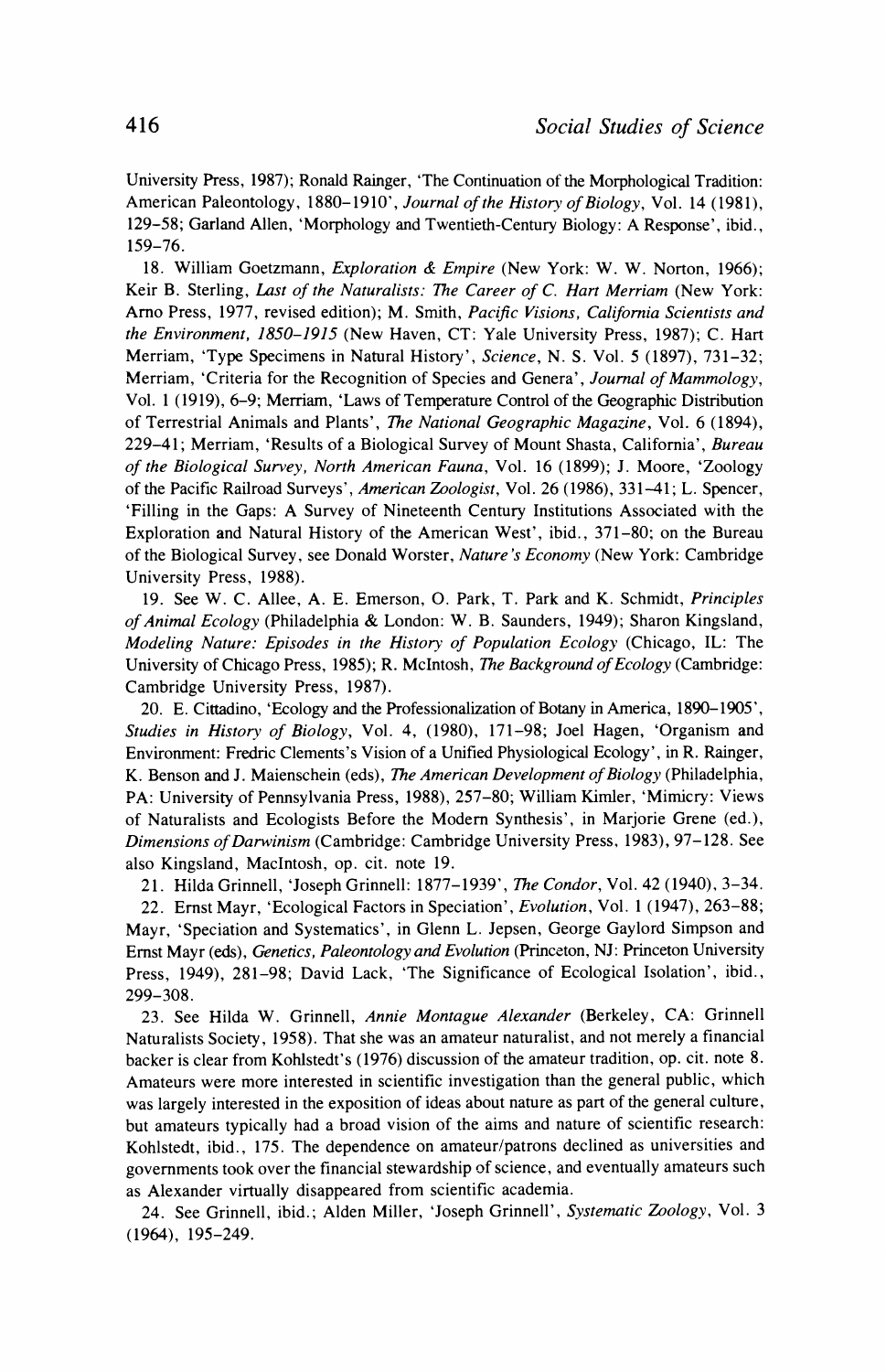**25. J. Grinnell, 'The Origin and Distribution of the Chestnut-Backed Chickadee', The Auk, Vol. 21 (1904), 364-65, 368-78.** 

**26. D. Jordan, 'The Origin of Species Through Isolation', Science, Vol. 22 (1905), 545-62.** 

**27. That Grinnell could become director of the Museum without appointment in the Zoology Department suggests that credentials for museum naturalists were not identical with those required for academic appointment. Grinnell's career marks a transition phase in the incorporation of research natural history into academic science. For histories of the Berkeley Zoology Department, including the MVZ, see Richard Eakin, 'History of Zoology at the University of California, Berkeley', Bios, Vol. 27 (1956), 66-92. (Reprint available from the Department of Zoology at Berkeley.)** 

**28. See Eakin, op. cit. note 27.** 

**29. These procedures included directives such as: to use a single serial set of identification numbers for all specimens collected during an expedition regardless of type, 'road-kills', nests, eggs, wet preservations, and so on; to give precise data on the location of capture of a specimen including altitude and county; to 'Attend minutely to proper punctuation'; to observe the proper order for reporting data on both field tags and in field notebooks; to pack 'Miscellaneous material.. .with as great care as skins or skulls. Cheek pouch contents, feces, etc., should be placed in small envelopes or boxes, with labels inserted, and such containers packed in a stout box to prevent crushing'; and most importantly, to 'Write full notes, even at risk of entering much information of apparently little value. One cannot anticipate the needs of the future, when notes and collection are worked up.... Be alert for new ideas and new facts'. These quotations were taken from a handout, 'Suggestions as to Collecting', used in Grinnell's natural history course, Zoology 113, Grinnell Correspondence and Papers, Bancroft Library, University of California, Berkeley. The handout was emended and used by a number of Grinnell's successors at Berkeley and elsewhere. See also, Hall, op. cit. note 12.** 

**30. See Griesemer, op. cit. note 9.** 

**31. On museums in general, see E. Alexander , Museums in Motion: An Introduction to the History and Functions of Museums (Nashville, TN: American Association for State and Local History, 1979); Laurence V. Coleman, The Museum in America, 3 Volumes (Washington DC: The American Association of Museums, 1939); George Stocking, 'Essays on Museums and Material Culture', in G. Stocking, Jr. (ed.), Objects and Others: Essays on Museums and Material Culture (Madison, WI: University of Wisconsin Press, 1983), 3-14. On natural history museums in particular, see C. Adams, 'Some of the Advantages of an Ecological Organization of a Natural History Museum', Proceedings of the American Association of Museums, Vol. 1 (1907), 170-78; K. Benson, 'From Museum Research to Laboratory Research: The Transformation of Natural History into Academic Biology', in Rainger et al., op. cit. note 20, 49-83; E. Colbert, 'What is a Museum?', Curator, Vol. 4 (1961), 138-46; Joseph Grinnell, 'The Methods and Uses of a Research Museum', Popular Science Monthly, Vol. 77 (1910), 163-69; S. Kohlstedt, 'Henry A. Ward: The Merchant Naturalist and American Museum Development', Journal of the Society for the Bibliography of Natural History, Vol. 9 (1980), 647-61; Kohlstedt, 'Natural History on Campus: From Informal Collecting to College Museums', paper delivered to the West Coast History of Science Association (Friday Harbor, WA: September 1986); Kohlstedt (1988), op. cit. note 8; Kohlstedt, 'Museums on Campus: A Tradition of Inquiry and Teaching', in Rainger et al., op cit. note 20, 15-47; Ernst Mayr, 'Alden Holmes Miller', National Academy of Sciences of the USA, Biographical Memoirs, Vol. 33 (1973), 176-214; Ronald Rainger, 'Just Before Simpson: William Diller Matthew's Understanding of**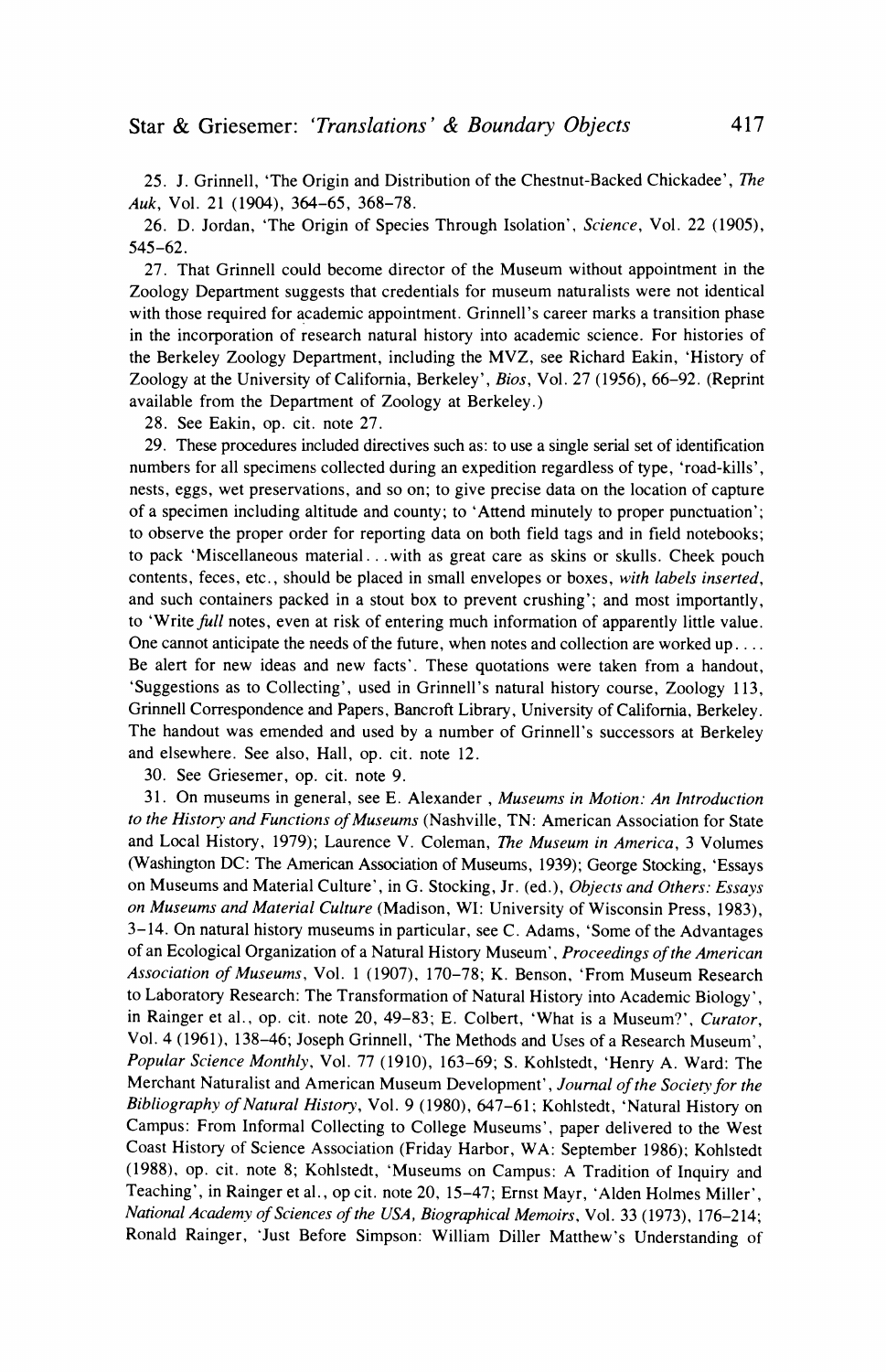**Evolution', Proceedings of the American Philosophical Society, Vol. 130 (1986), 453-74; Rainger, 'Vertebrate Paleontology as Biology: Henry Fairfield Osborn and the American Museum of Natural History', in Rainger et. al., op. cit. note 20, 219-56; Dillon Ripley, The Sacred Grove: Essays on Museums (New York: Simon & Schuster, 1969); A. Ruthven, A Naturalist in a University Museum (Ann Arbor, MI: University of Michigan Alumni Press, 1963).** 

**32. Joseph Grinnell, 'Significance of Faunal Analysis for General Biology', University of California Publications in Zoology, Vol. 32 (1928), 13-18.** 

**33. Joseph Grinnell, Joseph Grinnell's Philosophy of Nature, Selected Writing of a Western Naturalist (Berkeley & Los Angeles, CA: University of California Press, 1943, reprinted by Freeport, NY: Books for Libraries Press, 1968).** 

**34. Ibid., viii.** 

**35. Joseph Grinnell to Annie Alexander, 14 November 1907, Joseph Grinnell Papers, The Bancroft Library, University of California, Berkeley.** 

**36. Grinnell, op. cit. note 33. This essay, originally a director's report to the President of the University of California, was later published in The Popular Science Monthly as an article outlining Grinnell's vision titled, 'The Methods and Uses of a Research Museum'.** 

**37. Grinnell, 'The Museum Conscience' (1922), in op. cit. note 33, 107-09, at 108. 38. Ibid.** 

**39. Joseph Grinnell, 'Barriers to Distribution as Regards Birds and Mammals', The American Naturalist, Vol. 48 (1914), 248-54; Grinnell, 'An Account of the Mammals and Birds of the Lower Colorado Valley with Especial Reference to the Distributional Problems Presented', University of California Publications in Zoology, Vol. 12 (1914), 51-294.** 

**40. See Rainger, 'Just Before Simpson', op. cit. note 31, for similar considerations by W. D. Matthew in the American Museum.** 

**41. For another early example, see Adams, op. cit. note 31.** 

**42. See E. M. Gerson, 'Audiences and Allies: The Transformation of American Zoology, 1880-1930', paper presented to the conference on the History, Philosophy and Social Studies of Biology (Blacksburg, VA, June 1987); Eakin, op. cit. note 27, reports the possibly apocryphal story that Jordan and Grinnell agreed that Stanford would get fishes and Berkeley would get birds and mammals.** 

**43. Joseph Grinnell to Annie Alexander, 13 February 1911, Joseph Grinnell Papers, The Bancroft Library, University of California, Berkeley.** 

**44. Joseph Grinnell to Annie Alexander, 11 May 1911, Joseph Grinnell Papers, The Bancroft Library, University of California, Berkeley.** 

**45. See Grinnell, op. cit. note 31.** 

**46. See Grinnell, op. cit. note 23, 7.** 

**47. Annie Alexander to Joseph Grinnell, 6 January 1911, Annie M. Alexander Papers (Collection 67/121 c), The Bancroft Library, University of California, Berkeley.** 

**48. See also Smith, op. cit. note 18.** 

**49. Louise Kellogg, 1911 field notebook, Fieldnote Room, Museum of Vertebrate Zoology, University of California, Berkeley. See also Annie Alexander, 1911 field notebook, for similar observations.** 

**50. Annie Alexander to Joseph Grinnell, 21 February 1911, Annie M. Alexander Papers (Collection 67/121 c), The Bancroft Library, University of California, Berkeley.** 

**51. Joseph Grinnell to Annie Alexander, 27 March 1911, Joseph Grinnell Papers, The Bancroft Library, University of California, Berkeley.**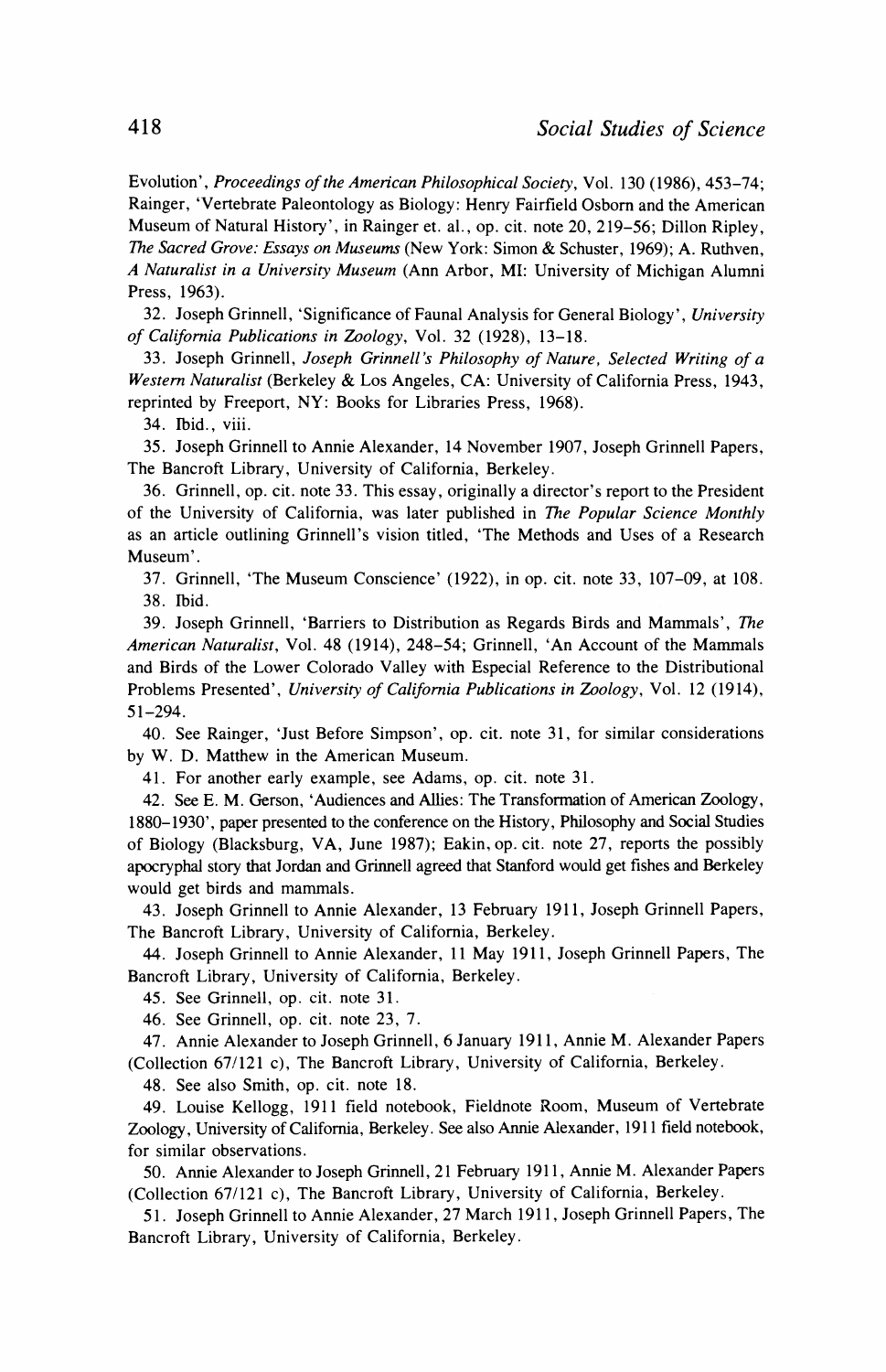**52. Joseph Grinnell to Annie Alexander, 14 November 1907, Joseph Grinnell Papers, The Bancroft Library, University of California, Berkeley.** 

**53. See Hall, op. cit. note 12, for a full discussion of these preparation and preservation techniques.** 

**54. Joseph Grinnell, J. Dixon and Jean Linsdale, 'Vertebrate Natural History of a Section of Northern California through the Lassen Peak Region', University of California Publications in Zoology, Vol. 35 (1930), 1-594 and i-v.** 

**55. See Griesemer, op. cit. note 9.** 

**56. William C. Wimsatt, 'Robustness, Reliability and Overdetermination', in M. Brewer and B. Collins (eds), Scientific Inquiry and the Social Sciences (San Francisco, CA: Jossey-Bass, 1981), 124-63.** 

**57. Robert E. Park, 'Human Migration and the Marginal Man', in his Race and Culture (New York: The Free Press, 1928, reprinted 1950), 345-56; E. C. Hughes, 'Social Change and Status Protest: An Essay on the Marginal Man', in his The Sociological Eye, op. cit. note 1, 220-28.** 

**58. See also Everett V. Stonequist, The Marginal Man: A Study in Personality and Culture Conflict (New York: Russell & Russell, 1937, reprinted 1961).** 

**59. E. C. Hughes, 'The Ecological Aspect of Institutions', in his The Sociological Eye, op. cit. note 1, 5-13.** 

**60. Elihu M. Gerson, 'On "Quality of Life" ', American Sociological Review, Vol. 41 (1976), 793-806.** 

**61. Elihu M. Gerson and M. Sue Gerson, 'The Social Framework of Place Perspectives', in G. T. Moore and R. Golledge (eds), Environmental Knowing: Theories, Research and Methods (Stroudsberg, PA: Dowden, Hutchinson & Ross, 1976), 196-205.** 

**62. See Star, op. cit. note 15.** 

**63. Elihu M. Gerson and Susan Leigh Star, 'Analyzing Due Process in the Workplace', ACM Transactions on Office Information Systems, Vol. 4 (1986), 257-70.** 

**64. Carl Hewitt, 'Offices are Open Systems', ACM Transactions on Office Information Systems, Vol. 4 (1986), 271-87.** 

**65. Iskander G6kalp, 'Report on an Ongoing Research: Investigation on Turbulent Combustion as an Example of an Interfield Research Area', paper presented at the Society for the Social Studies of Science (Troy, NY, November 1985).** 

**66. We are grateful to an anonymous referee for drawing our attention to the limits of the cooperation model, and the importance of conflict and authority in science-making.** 

**67. Roy Chapman Andrews, Across Mongolian Plains (New York: D. Appleton, 1921).** 

**Susan Leigh Star is Assistant Professor of Information and Computer Science and Sociology at the University of California, Irvine. Her latest work is Regions of the Mind: Brain Research and the Quest for Scientific Certainty (Stanford University Press: [October] 1989). Current research interests are the organizational aspects of computer design and of medical classification systems. James Richard Griesemer is Assistant Professor of Philosophy at the University of California, Davis. His latest**